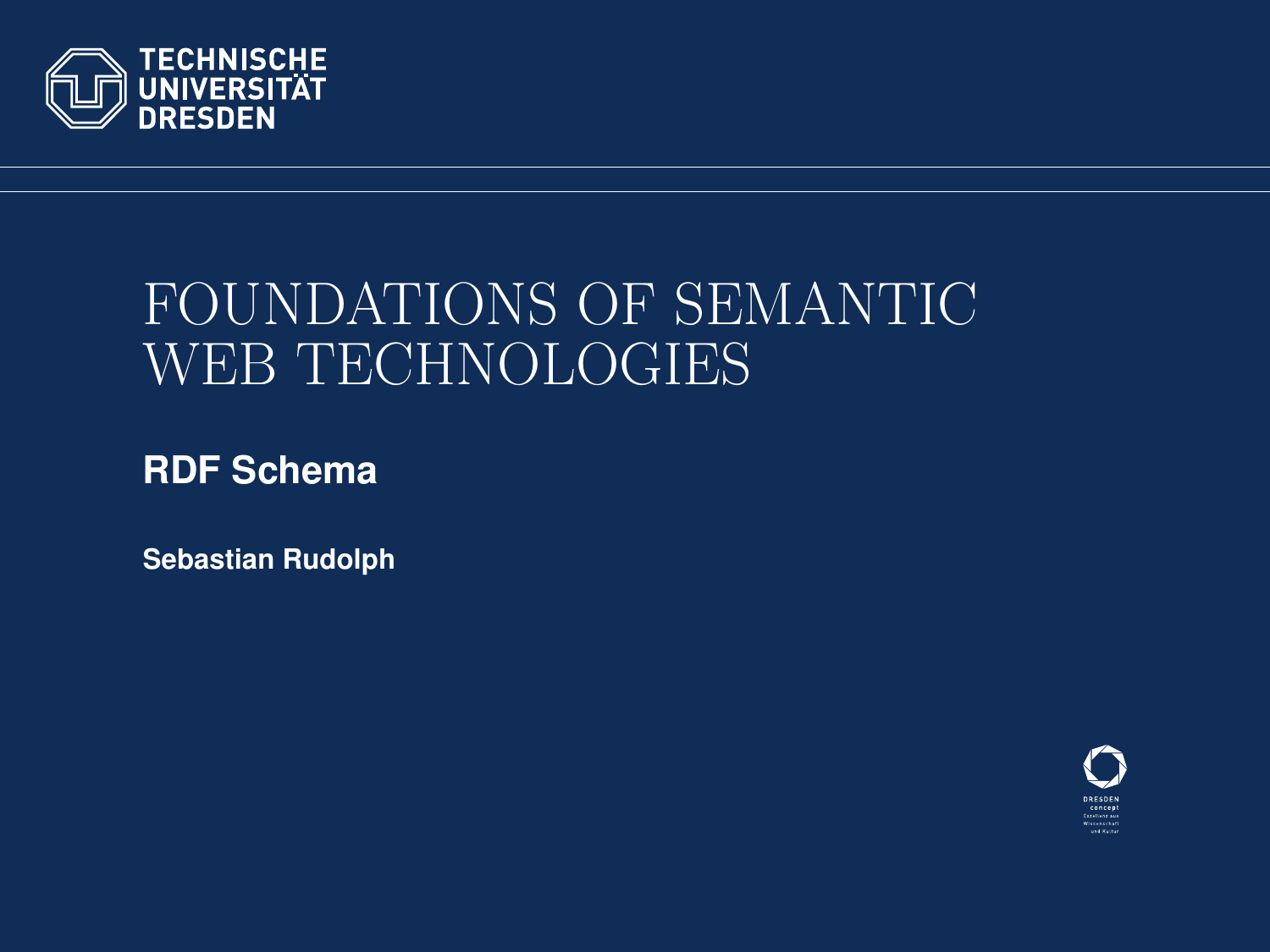

## RDF Schema

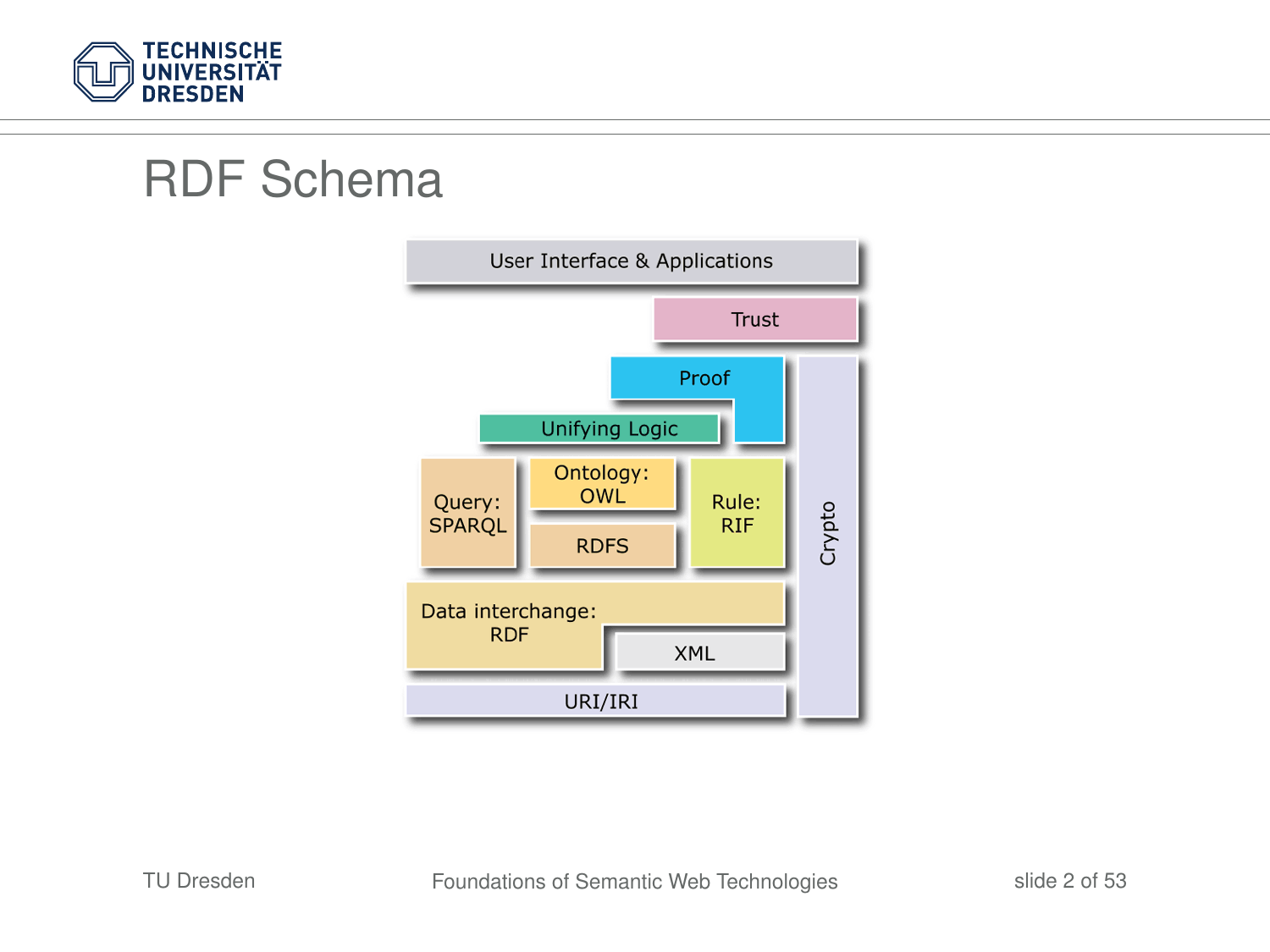

## RDF Schema

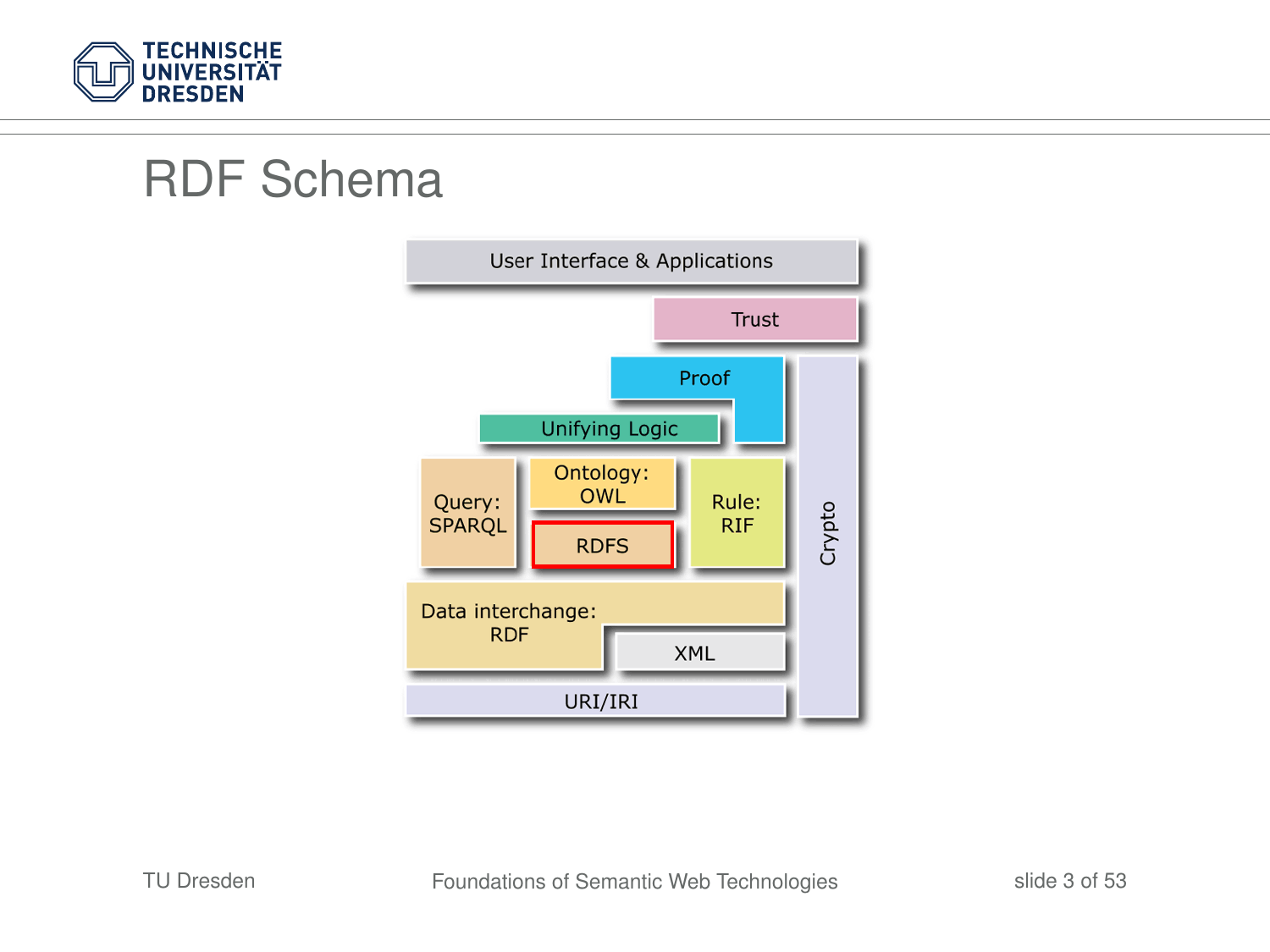

## Agenda

- Motivation
- Classes and Class Hierarchies
- Properties and Property Hierarchies
- Property Restrictions
- **Open Lists**
- Reification
- Additional Information in RDFS
- Simple Ontologies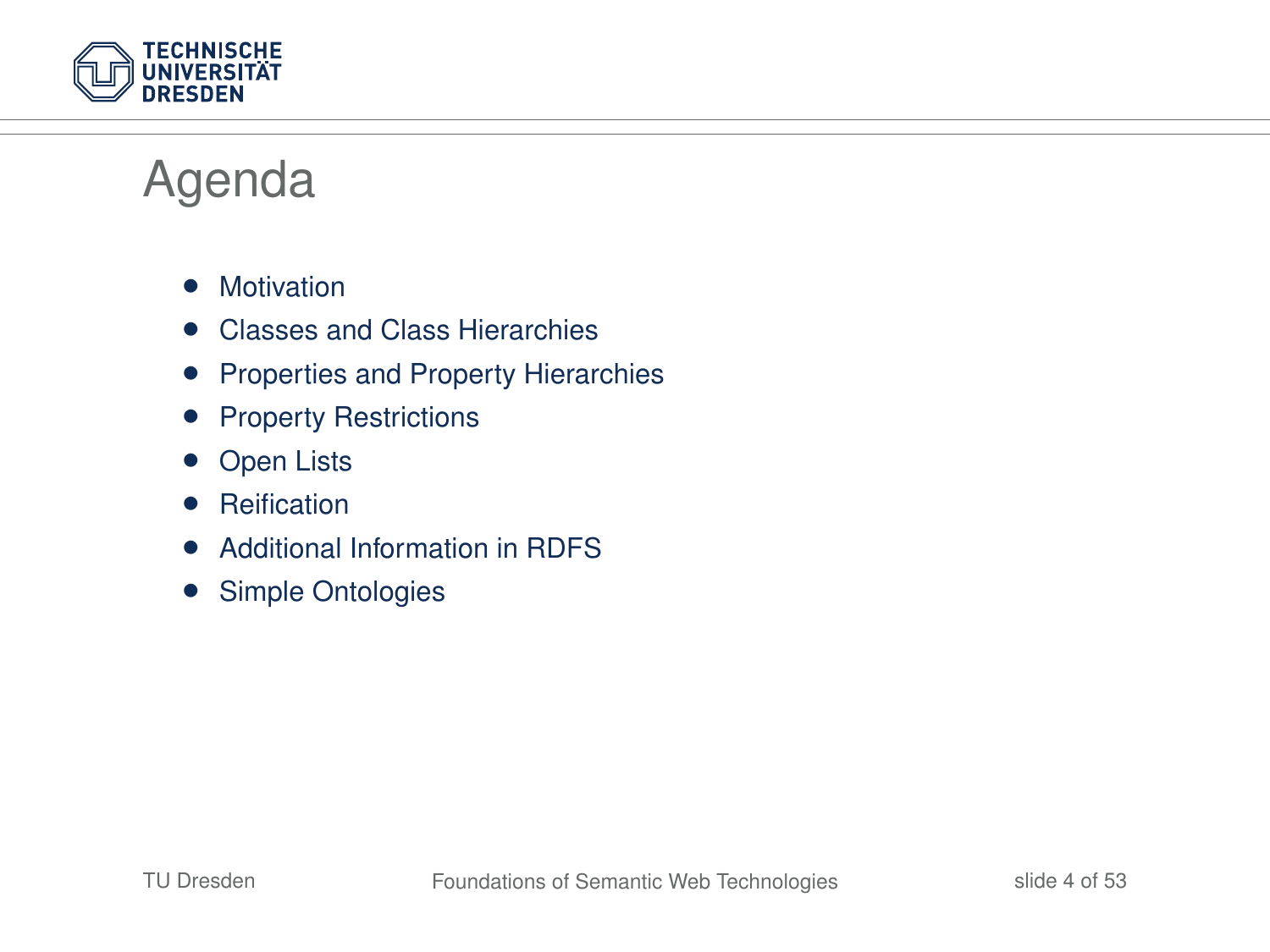

## Agenda

- Motivation
- Classes and Class Hierarchies
- Properties and Property Hierarchies
- Property Restrictions
- **Open Lists**
- Reification
- Additional Information in RDFS
- Simple Ontologies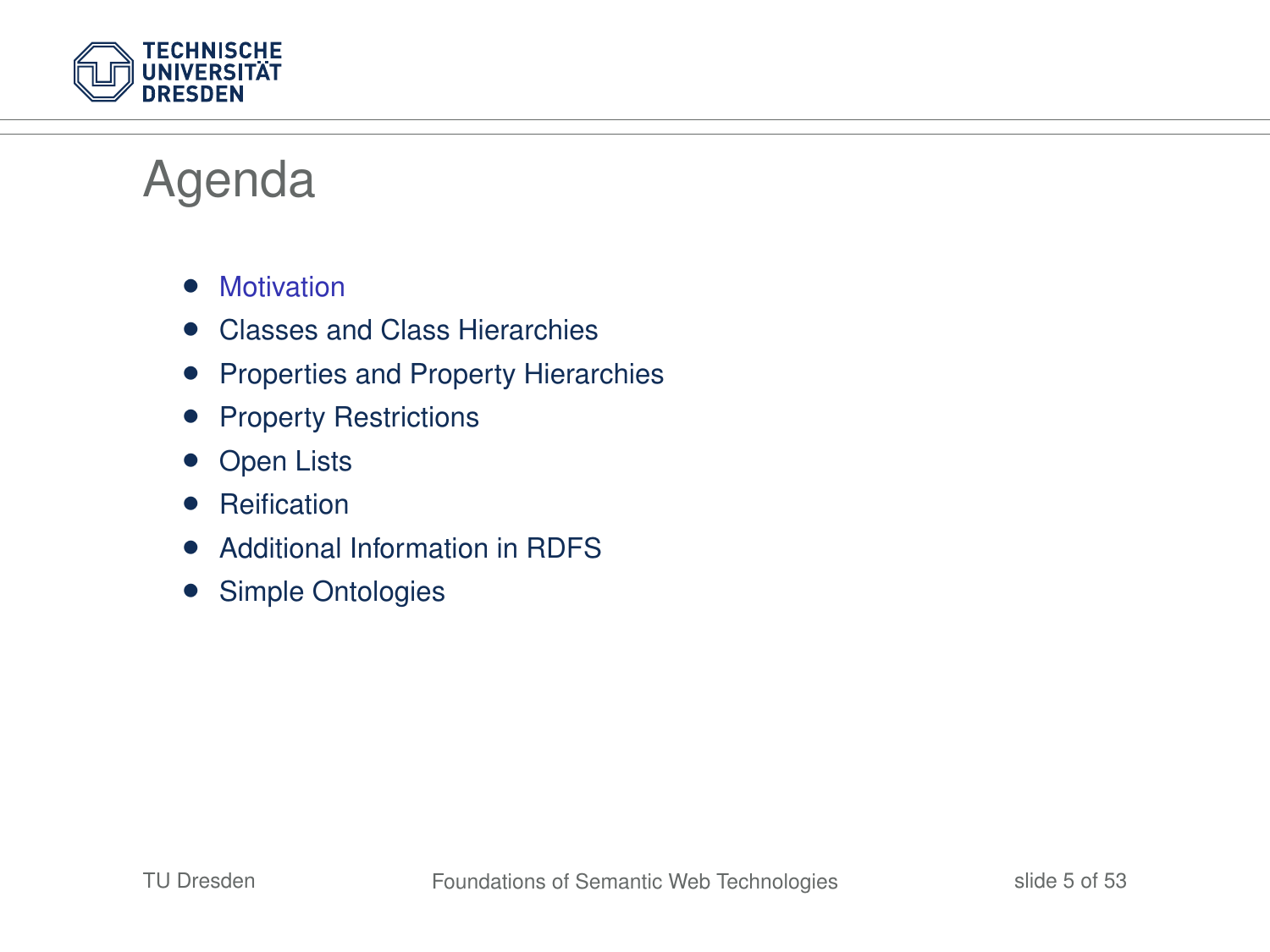

• RDF provides universal possibility to encode factual data on the Web



- = proposition about single resources (individuals) and their relationships
- desirable: propositions about generic sets of individuals (classes), e.g. publishers, organizations, persons etc.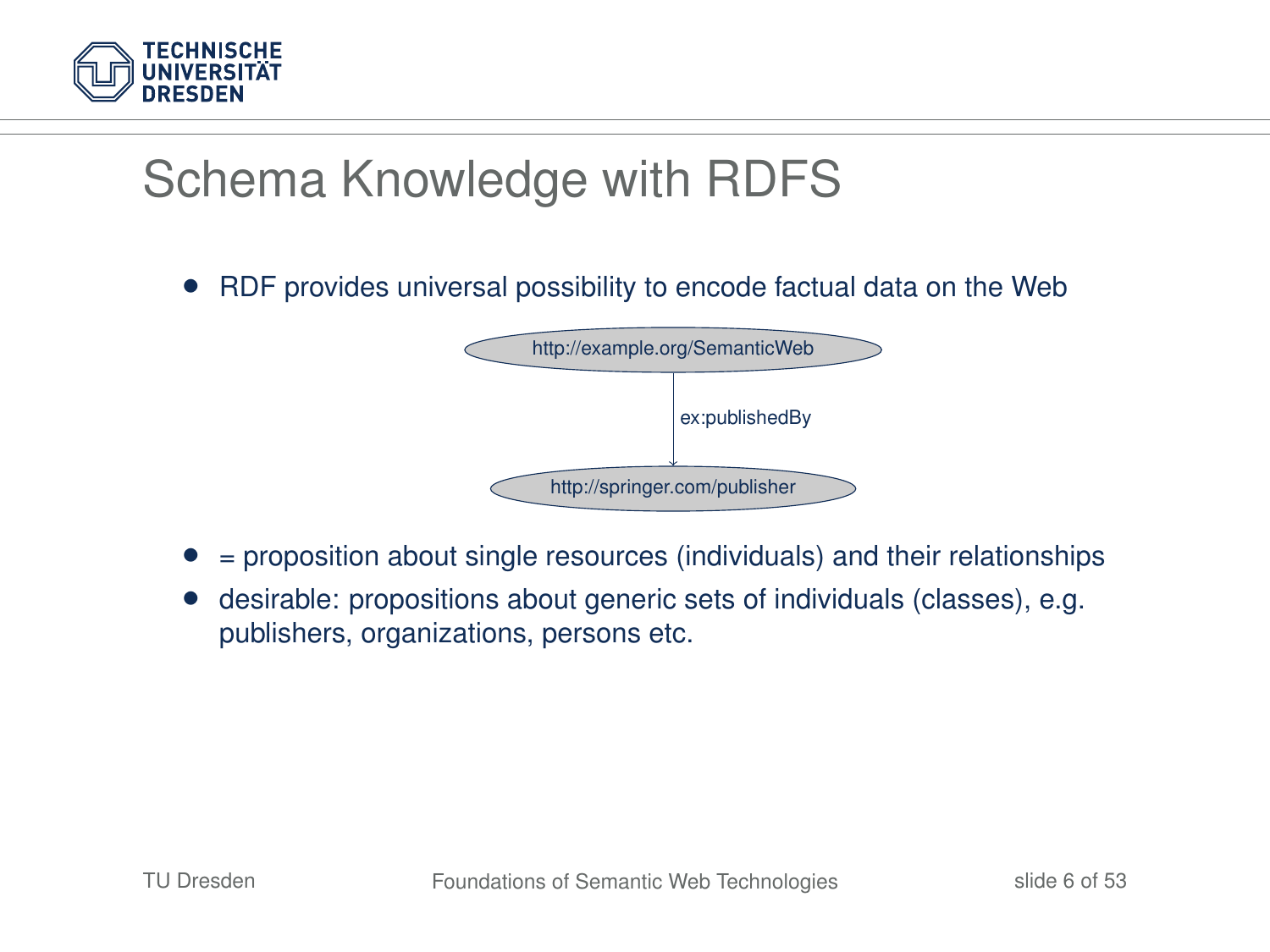

- also desirable: specification of logical interdependencies between individuals, classes and relationships, in order to capture as much of the semantics of the described domain as possible, e.g.: "Publishers are organizations." "Only persons write books."
- in database speak: schema knowledge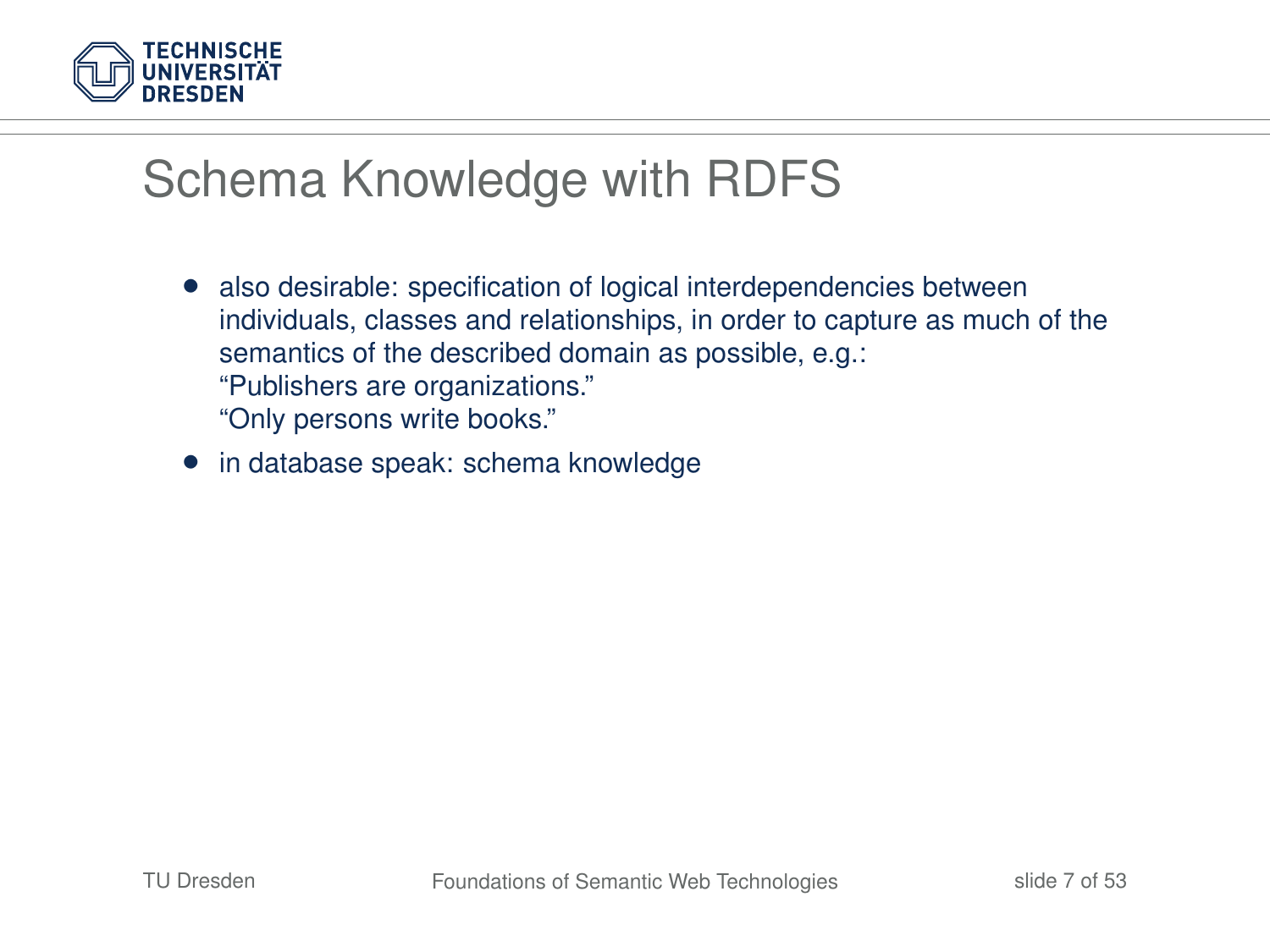

RDF Schema (RDFS):

- part of the W3C Recommendation of RDF
- allows for specifying schematic (also: terminological) knowledge
- use of dedicated RDF vocabulary (thus: every RDFS document is an RDF document)
- $\bullet$  name space (usually abbreviated with  $\text{rdfs}$ ): http://www.w3.org/2000/01/rdf-schema#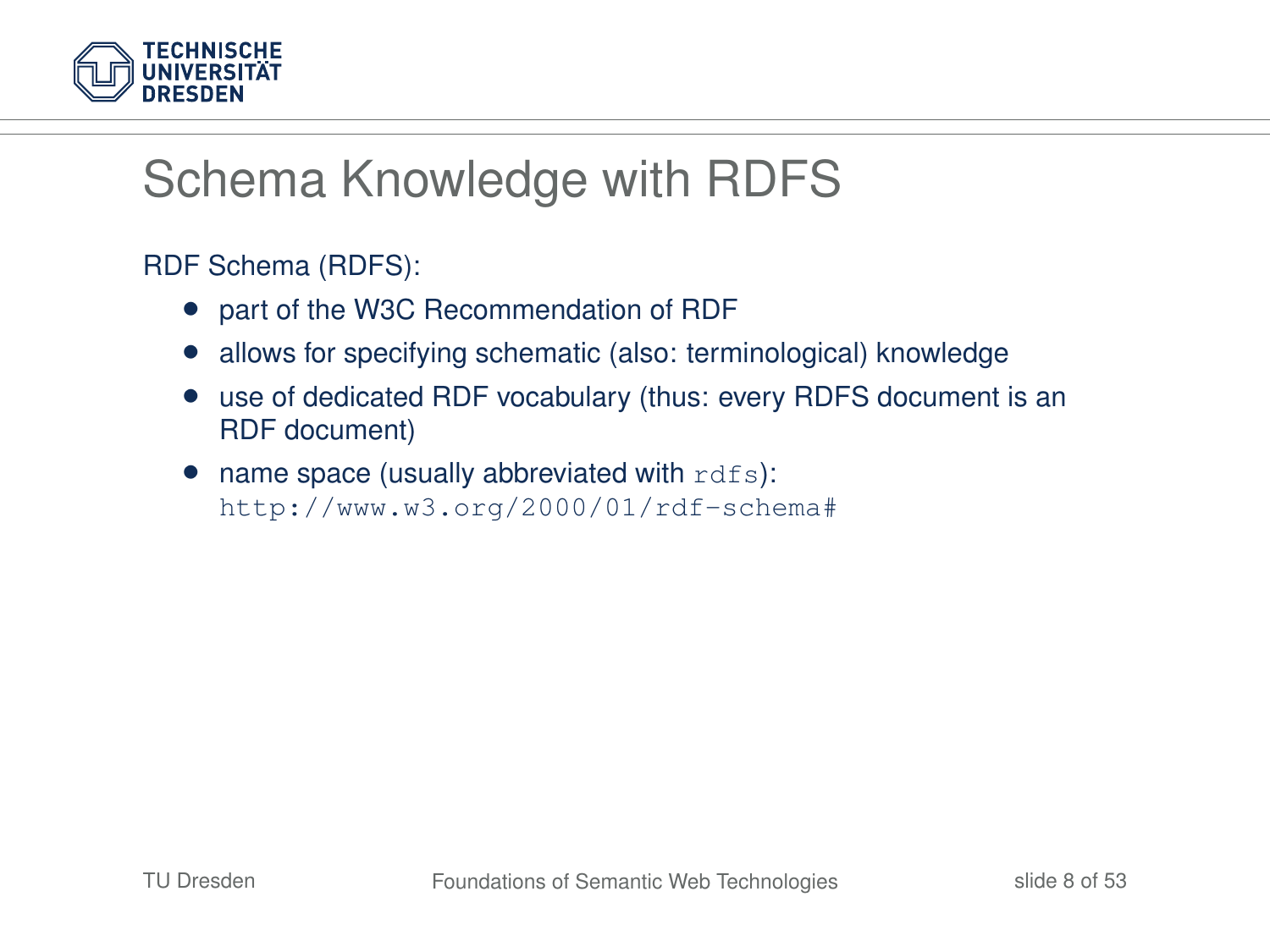

#### RDF Schema (RDFS):

- yet: vocabulary not domain-specific (like, e.g., with FOAF), but generic
- allows for specifying (parts of) the semantics of arbitrary RDF vocabularies (could thus be called a "meta vocabulary")
- advantage: every RDFS-compliant software faithfully supports every vocabulary that has been defined through RDFS
- this functionality makes RDFS an ontology language for lightweight ontologies
- "A little semantics goes a long way."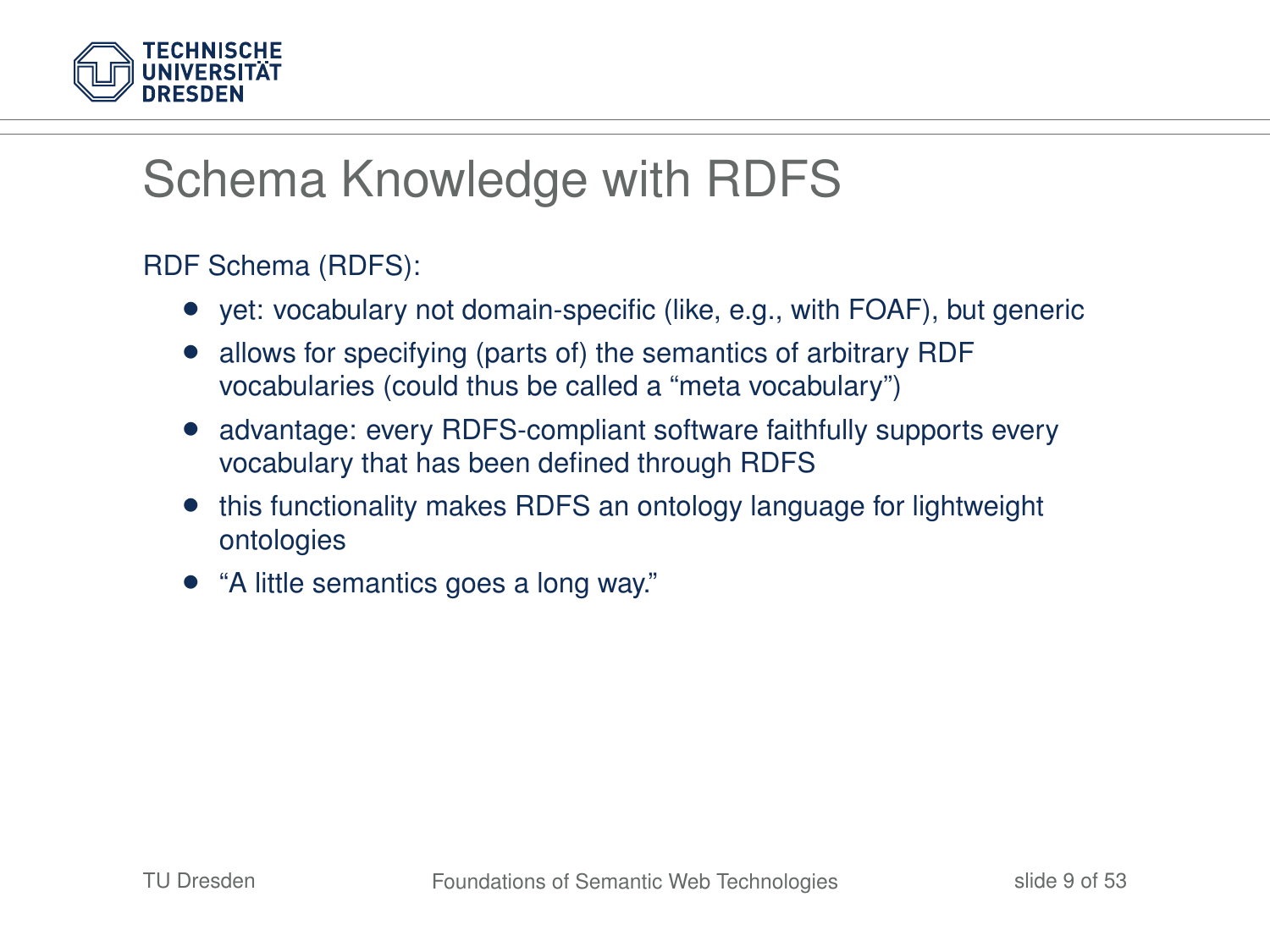

## Agenda

- Motivation
- Classes and Class Hierarchies
- Properties and Property Hierarchies
- Property Restrictions
- **Open Lists**
- Reification
- Additional Information in RDFS
- Simple Ontologies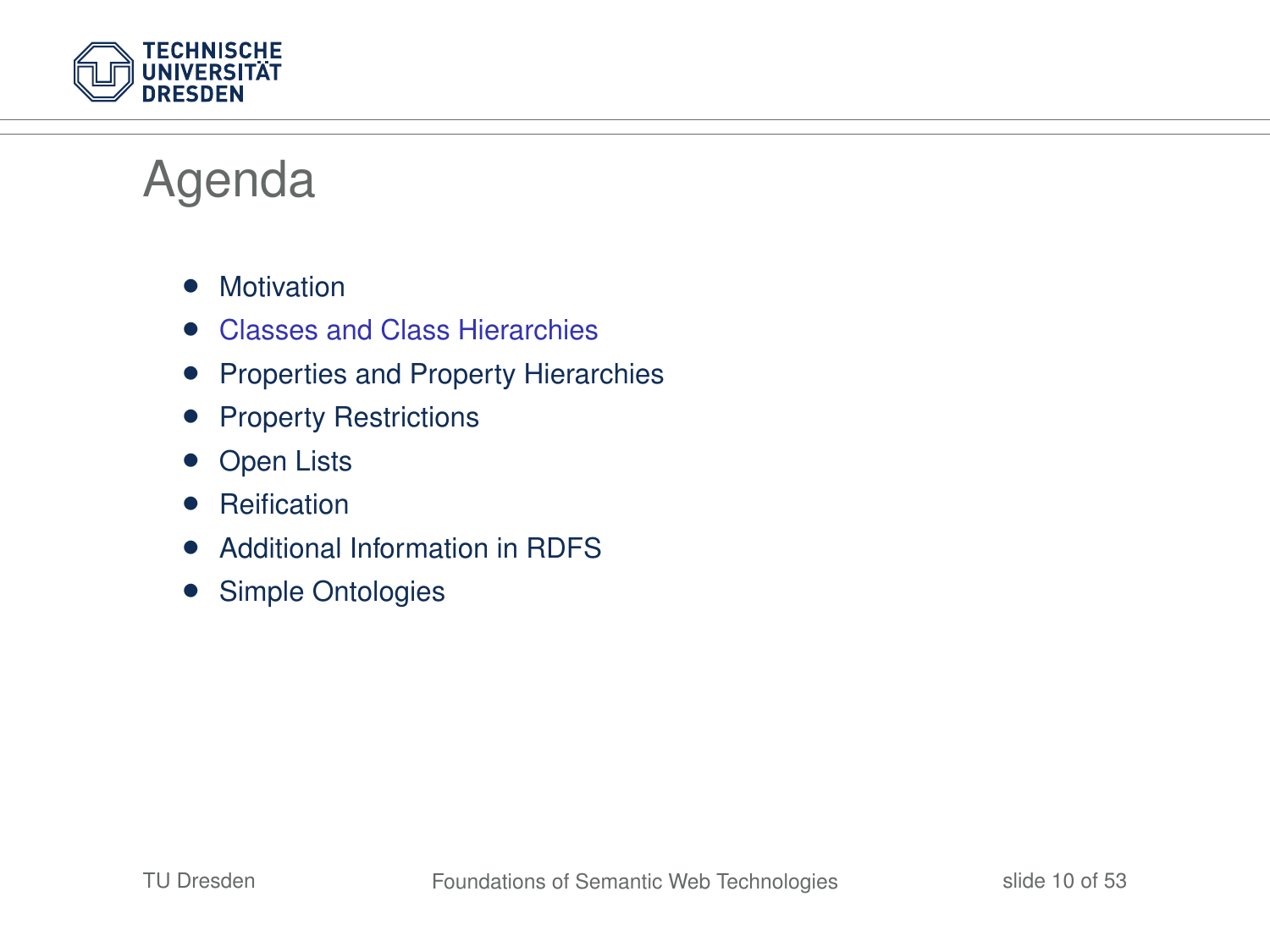

## Classes and Instances

• We have already seen "typing" of resources in RDF when we discussed lists:



- the predicate  $\text{rdf:type}$  endows the subject with the type denoted by the object
- the object is seen as the identifier of a class, of which the resource denoted by the subject is a member (also called an instance of that class)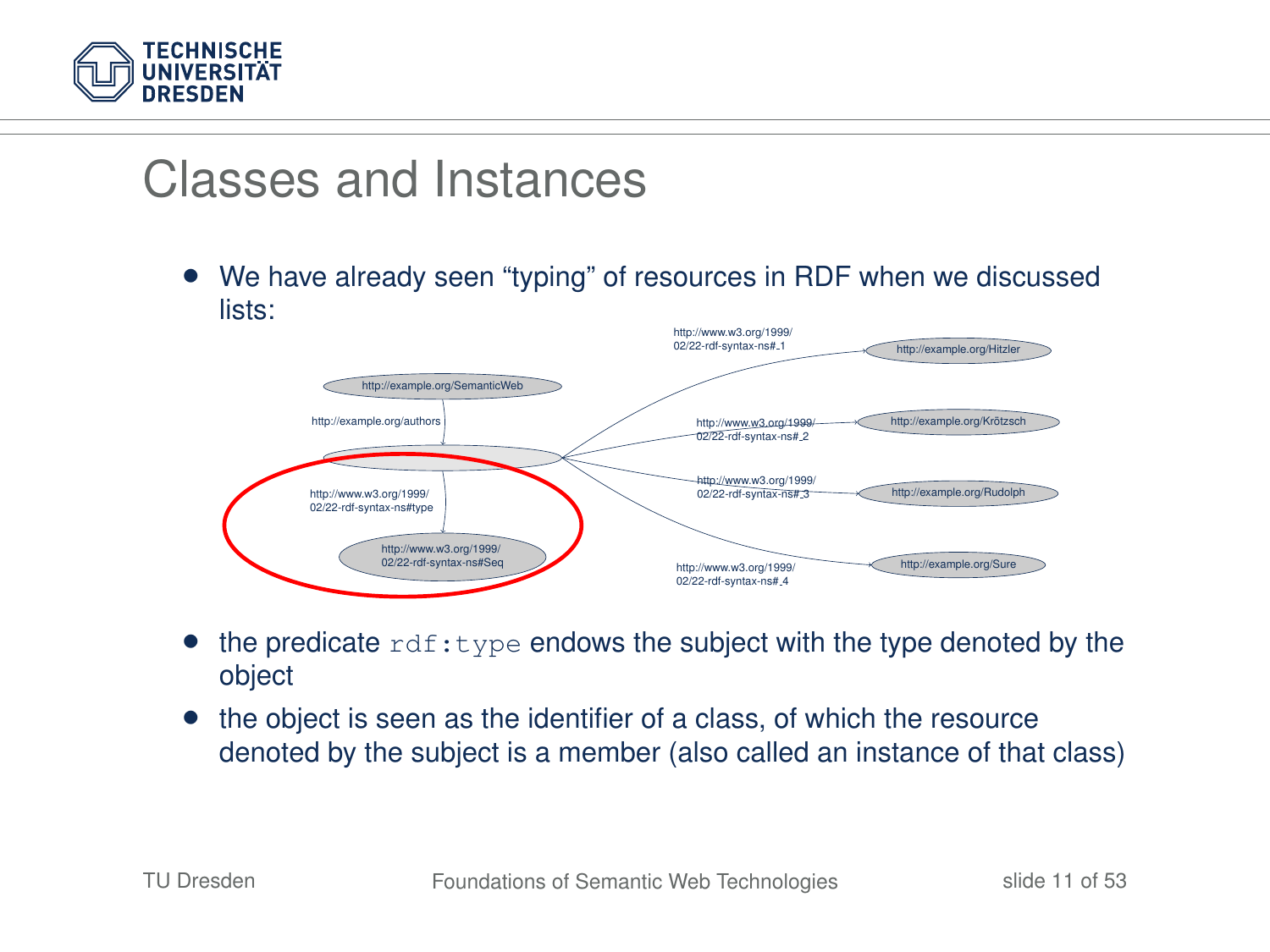

### Classes and Instances

#### ex:SemanticWeb rdf:type ex:Textbook .

- characterizes "Semantic Web Grundlagen" as instance of the (newly defined) class "Textbook"
- class membership is not exclusive, e.g. together with the above triple we may have: ex:SemanticWeb rdf:type ex:Entertaining .
- in general: individual and class names cannot be distinguished syntactically
- also in reality, this distinction is sometimes difficult: e.g. for http://www.un.org/#IRI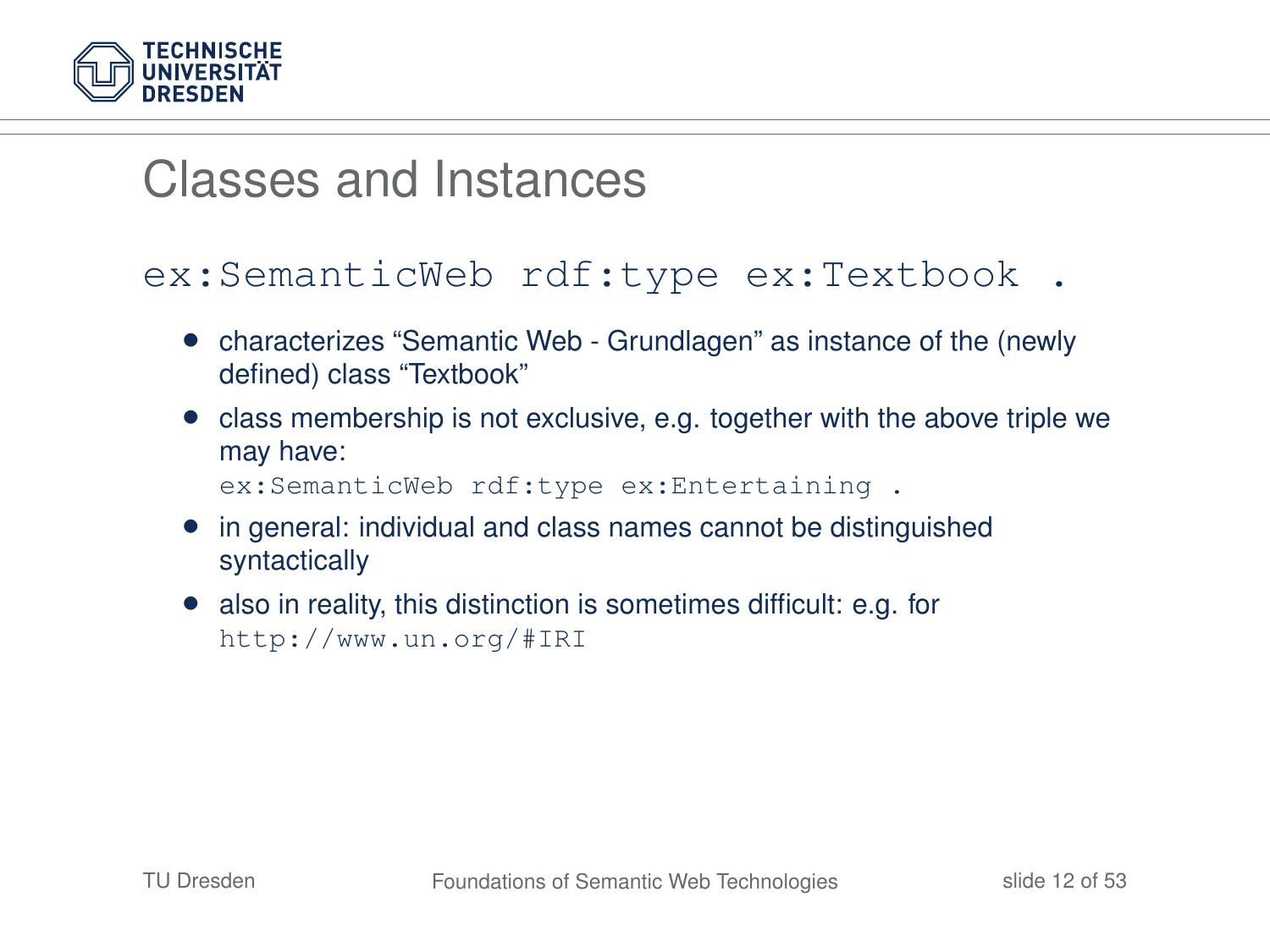

## The Class of all Classes

- however, sometimes one wants to state that a IRI denotes a class
- $\bullet$  can be done by "typing" that IRI as  $rdfs:Class$

es:Textbook rdf:type rdfs:Class .

• rdfs:Class is the "class of all classes" and therefore also contains itself, thus the following triple is always valid:

rdfs:Class rdf:type rdfs:Class .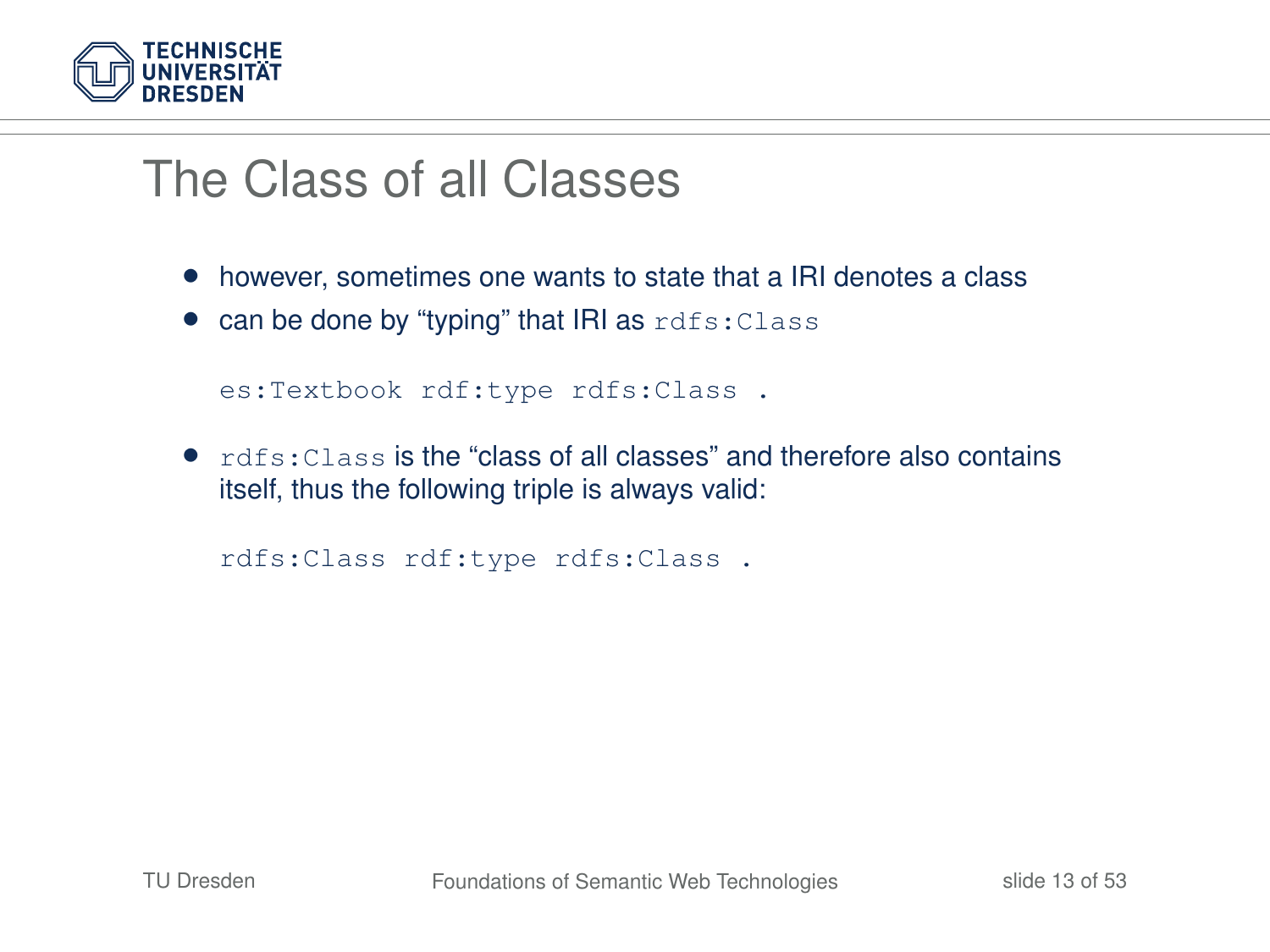

## Subclasses – Motivation

- given the triple ex:SemanticWeb rdf:type ex:Textbook .
- we do not get a result when searching for instances of the class ex:Book
- option: add the triple ex:SemanticWeb rdf:type ex:Book .
- this just solves the problem only for the specific resource ex:SemanticWeb
- automatically adding it for all instances would blow up the RDF document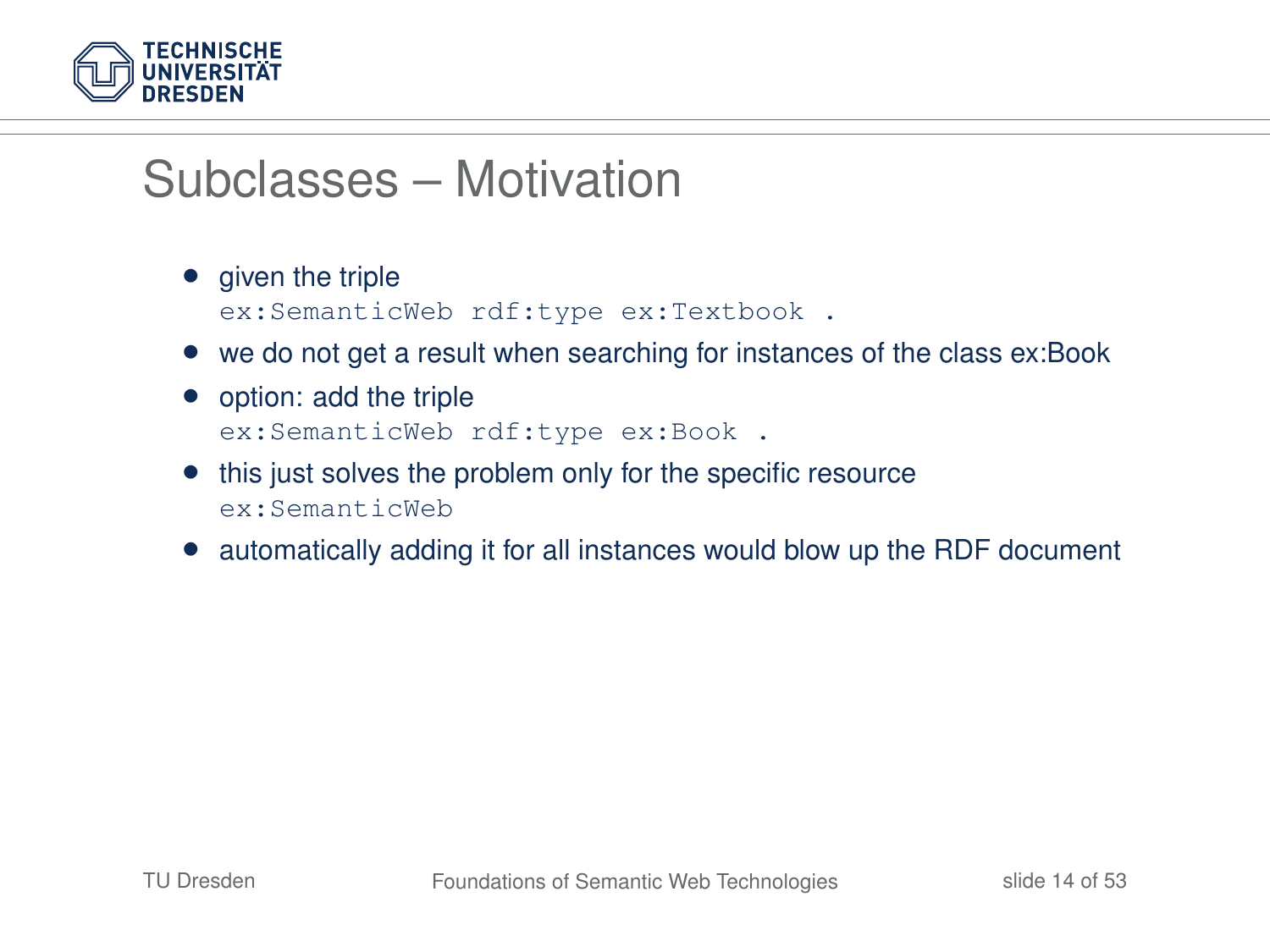

### **Subclasses**

- better: one statement telling that every textbook is also a book, i.e., every instance of ex: Textbook is automatically also an instance of ex: Book
- realized via the rdfs:subClassOf property:

ex:Textbook rdfs:subClassOf ex:Book .

"The class of all textbooks is a subclass of the class of all books."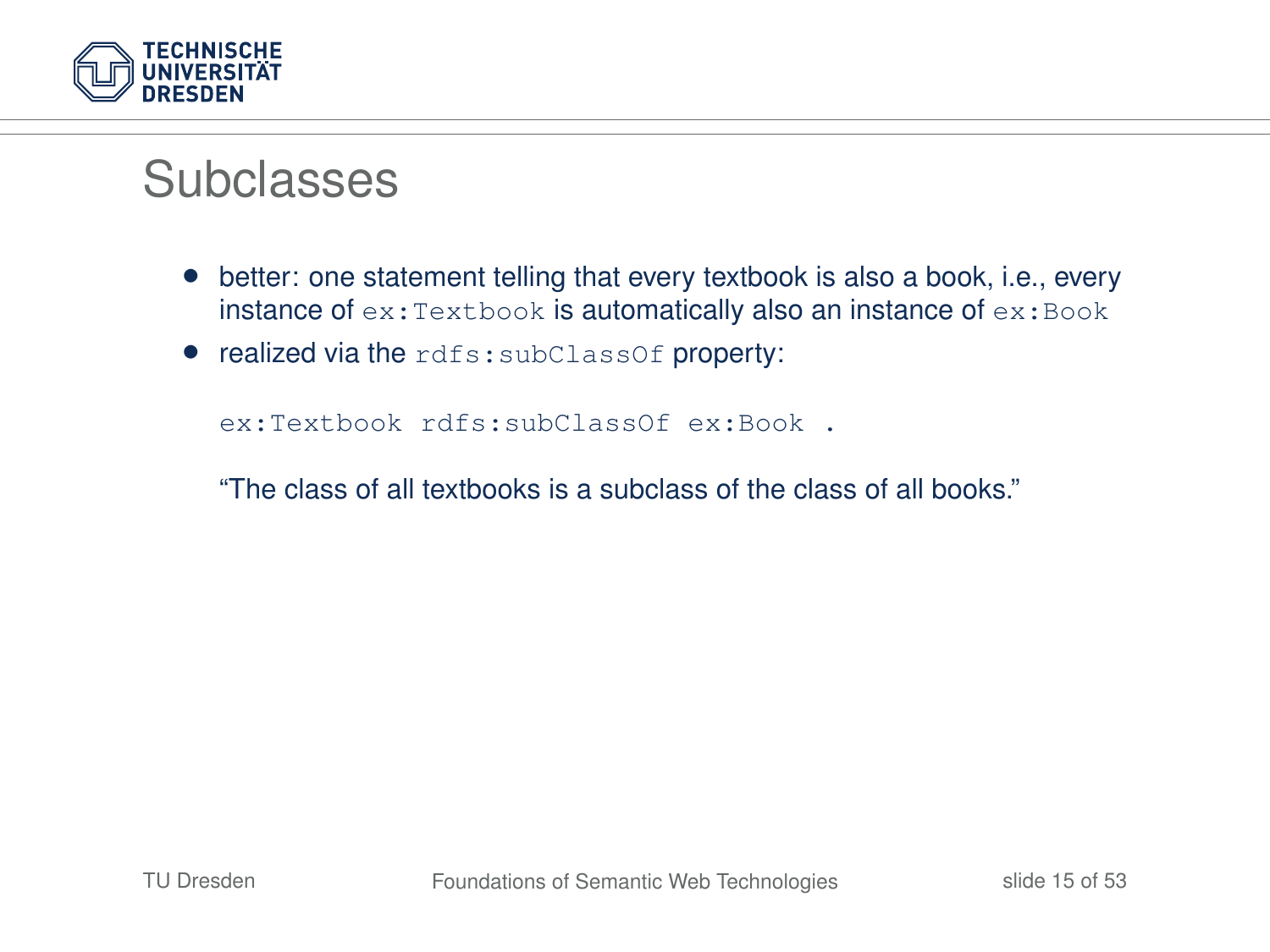

### Subclasses

• the rdfs: subClassOf property is reflexive, i.e., every class is its own subclass, thus:

ex:Textbook rdfs:subClassOf ex:Textbook .

• on the contrary, we can enforce that two IRIs refer to the same class by declaring them as mutual subclasses, like:

```
ex:Haven rdfs:subClassOf ex:Port .
ex:Port rdfs:subClassOf ex:Haven .
```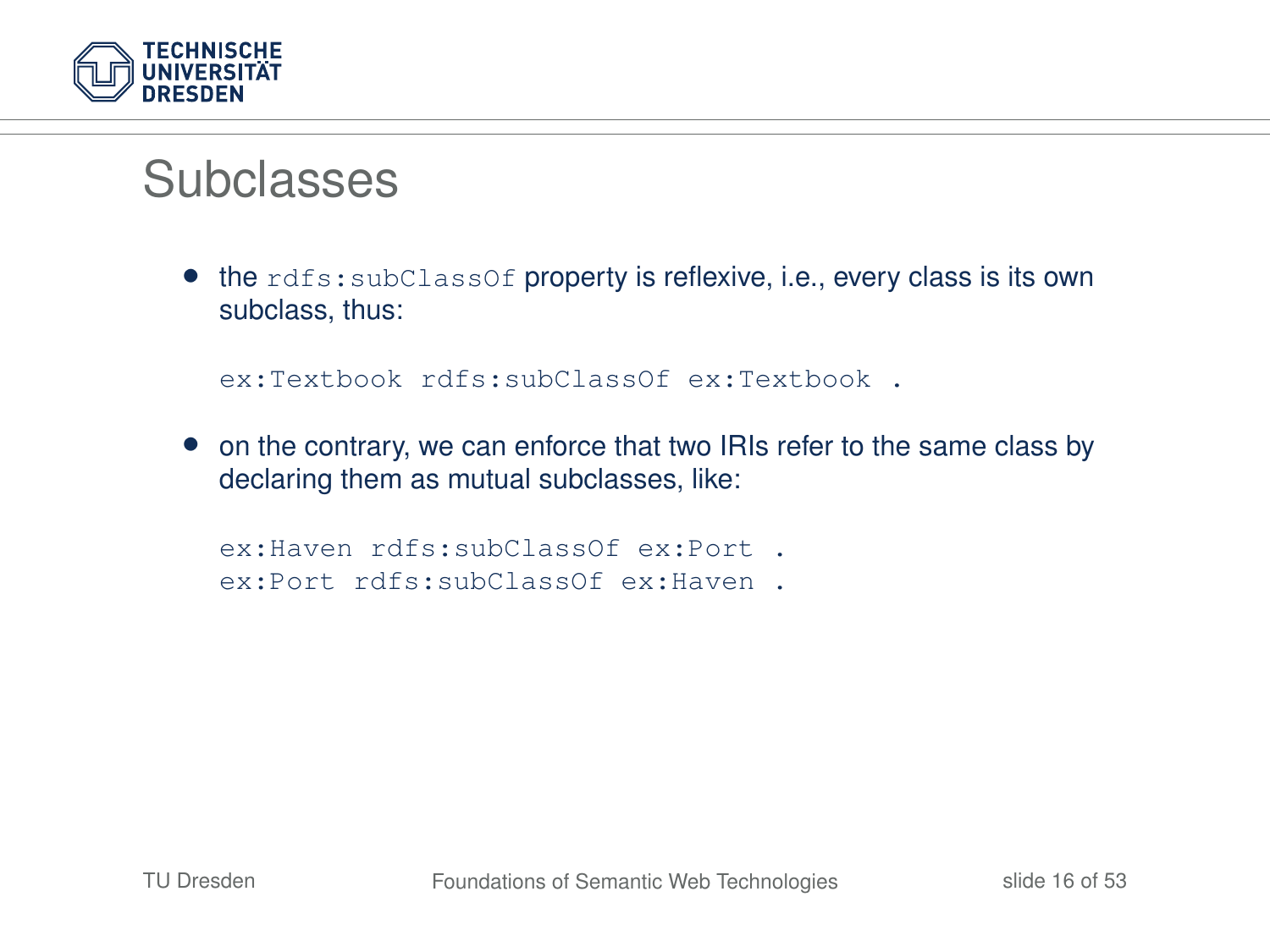

## Class Hierarchies

• common: not just singular subclass relationships but whole class hierarchies (aka: taxonomies) e.g.:

```
ex:Textbook rdfs:subClassOf ex:Book .
ex:Book rdfs:subClassOf ex:PrintMedia .
ex:Journal rdfs:subClassOf ex:PrintMedia .
```
• "built in" in RDFS semantics: transitivity of the rdfs:subClassOf property, i.e., it follows

ex:Textbook rdfs:subClassOf ex:PrintMedia .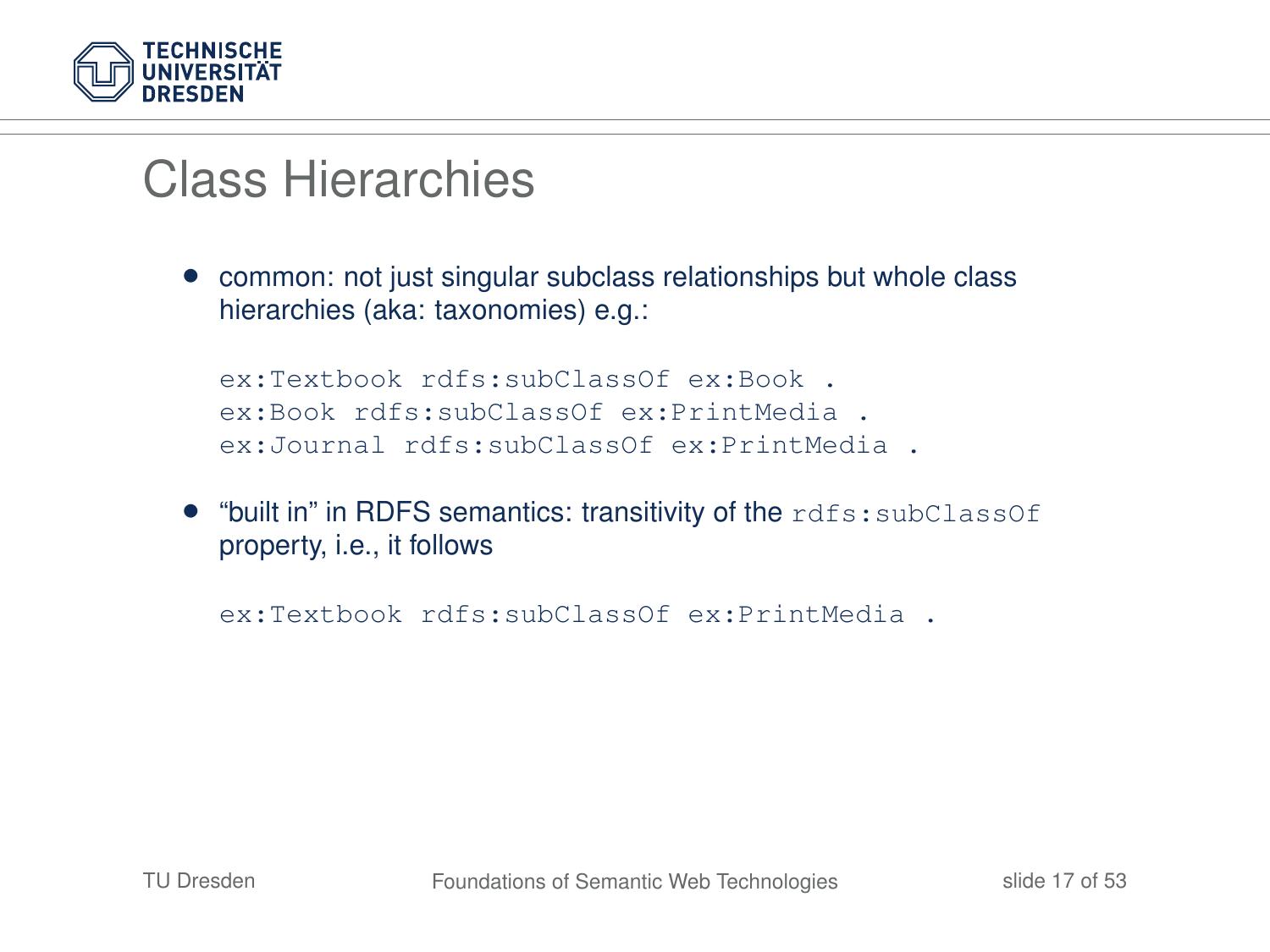

## Class Hierarchies

- class hierarchies particularly often used for modeling, e.g. in biology (e.g. Classification of living beings)
- Example: zoological categorization of the modern human

```
<rdf:RDF xmlns:rdf="http://www.w3.org/1999/02/22-rdf-syntax-ns#"
   xmlns:rdfs="http://www.w3.org/2000/01/rdf-schema#"
   xmlns:ex="http://www.semantic-web-grundlagen.de/Beispiele#">
 <rdfs:Class rdf:about="&ex;Animalia"/>
 <rdfs:Class rdf:about="&ex;Chordata">
   <rdfs:subClassOf rdfs:resource="&ex;Animalia"/>
 </rdfs:Class>
 <rdfs:Class rdf:about="&ex;Mammalia">
   <rdfs:subClassOf rdfs:resource="&ex;Chordata"/>
 </rdfs:Class>
 <rdfs:Class rdf:about="&ex;Primates">
   <rdfs:subClassOf rdfs:resource="&ex;Mammalia"/>
 \langle/rdfs:Class>
 <rdfs:Class rdf:about="&ex;Hominidae">
   <rdfs:subClassOf rdfs:resource="&ex;Primates"/>
 </rdfs:Class>
  ...
```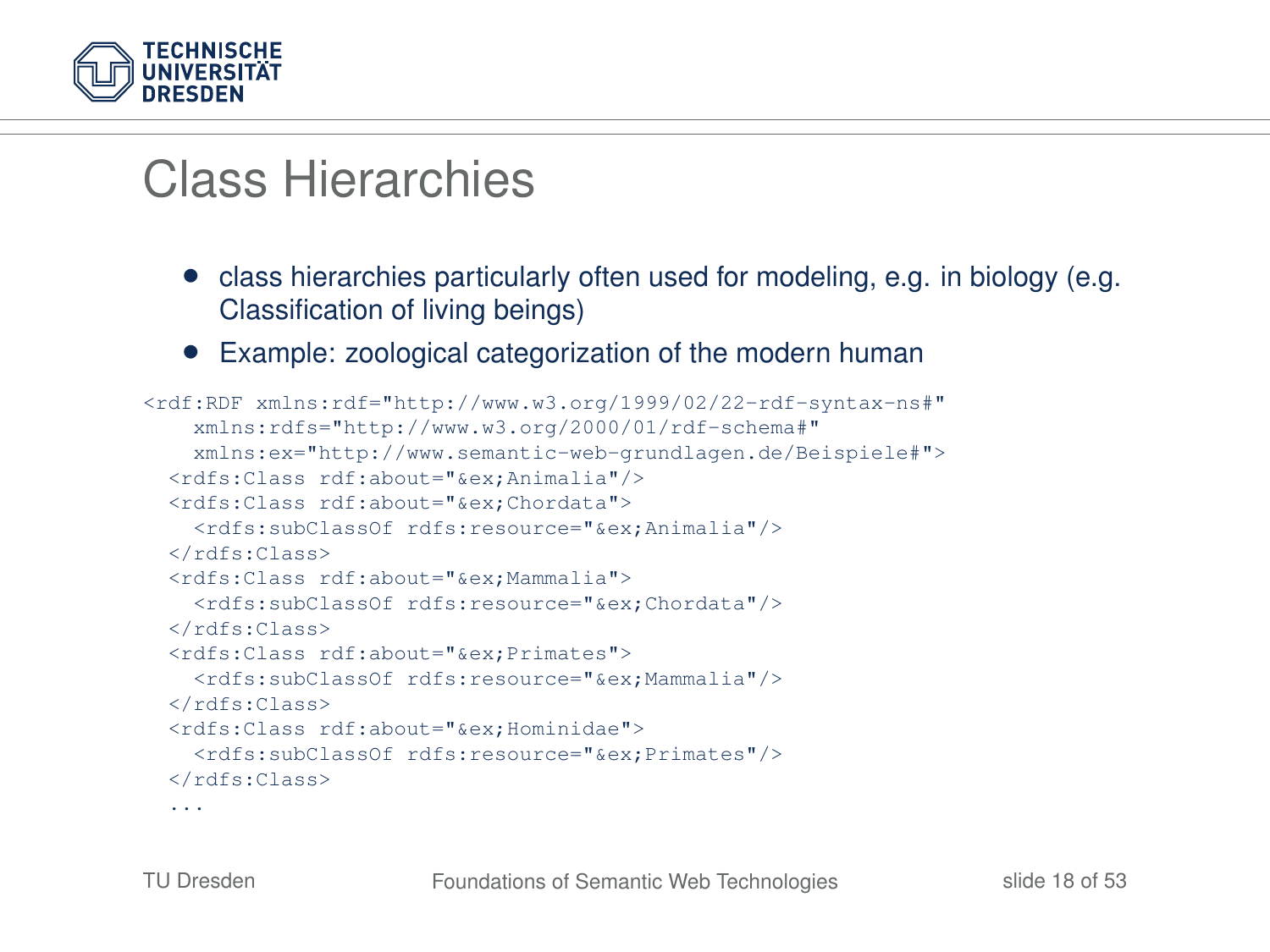

#### **Classes**

• intuitive conection to set theory:

| rdf:type        | corresponds to | E |
|-----------------|----------------|---|
| rdfs:subClassOf | corresponds to | ⊆ |

• this also justifies the reflexivity and transitivity of rdfs:subClassOf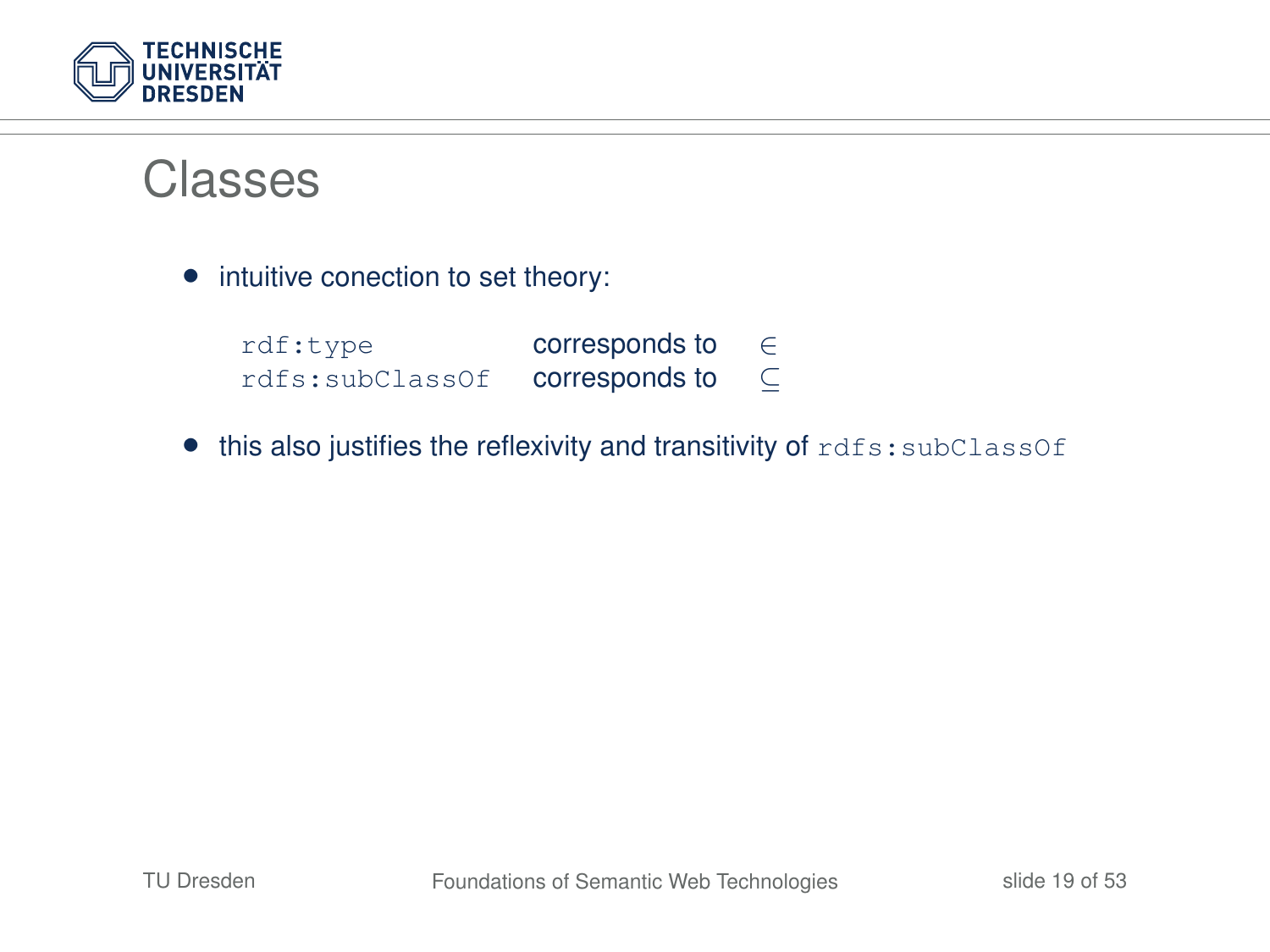

## Classes in RDF/XML Syntax

• abbreviated notation for specifying class instances:

```
<ex:HomoSapiens rdf:about="&ex;SebastianRudolph"/>
```
#### instead of

<rdf:Description rdf:about="&ex;SebastianRudolph"> <rdf:type rdf:resource="&ex;HomoSapiens"> </rdf:Description>

#### • Likewise:

<rdfs:Class rdf:about="&ex;HomoSapiens"/>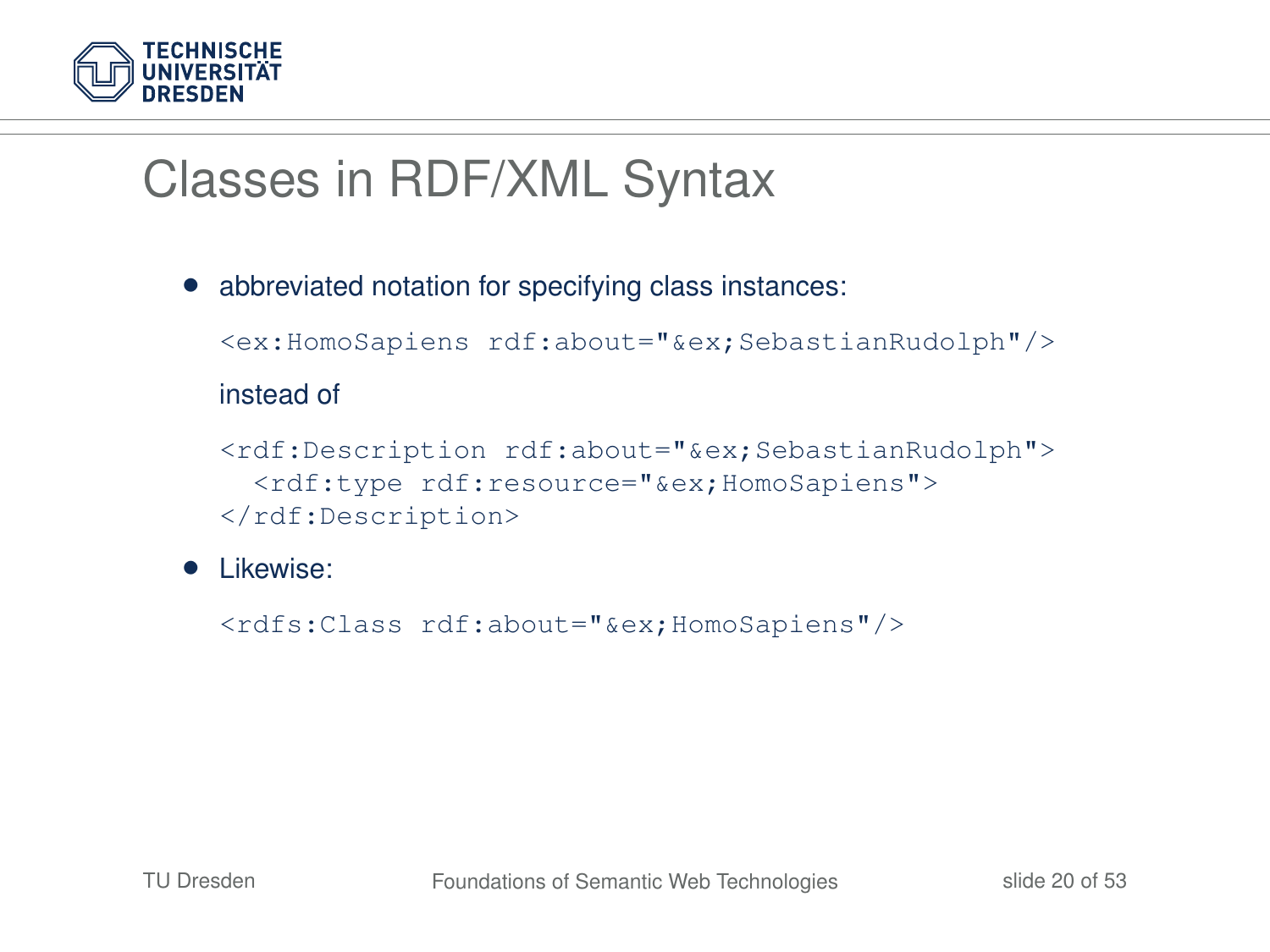

## Predefined Class IRIs

- rdfs:Resource class of all resources (i.e., all elements of the domain)
- rdf:Property class of all relationships (= those resources, that are referenced via predicate IRIs)
- rdf:List, rdf:Seq, rdf:Bag, rdf:Alt, rdfs:Container diverse kinds of lists
- rdfs:ContainerMembershipProperty class of all relationships that represent a containedness relationship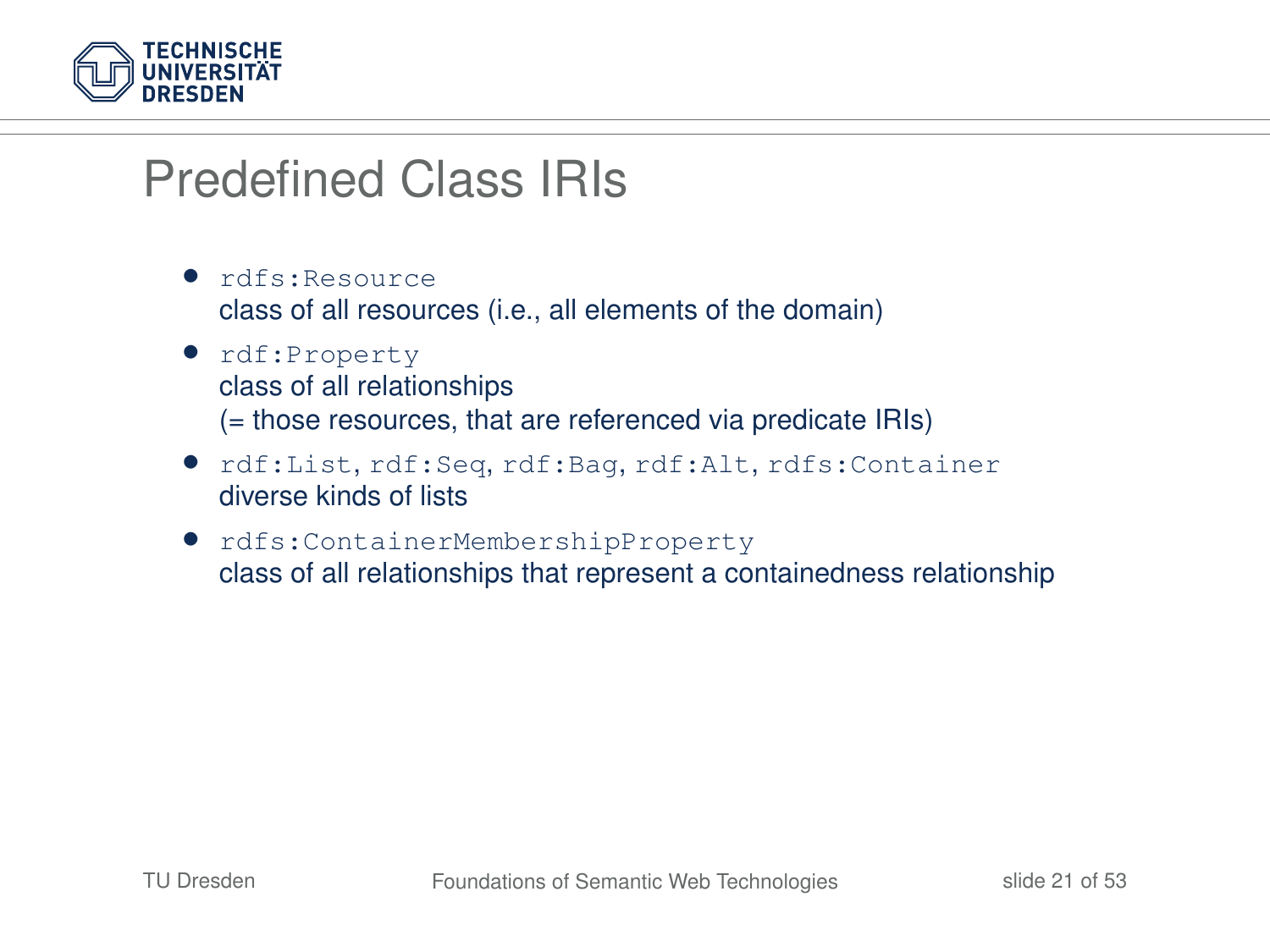

## Predefined Class IRIs

- rdf:XMLLiteral class of all values of the predefined datatype XMLLiteral
- rdfs:Literal class of all literal values (every datatype is a subclass of this class)
- rdfs:Datatype class of all datatypes (therefore it is a class of classes, similar to rdfs:Class)
- rdf:Statement class of all reified propositions (discussed later)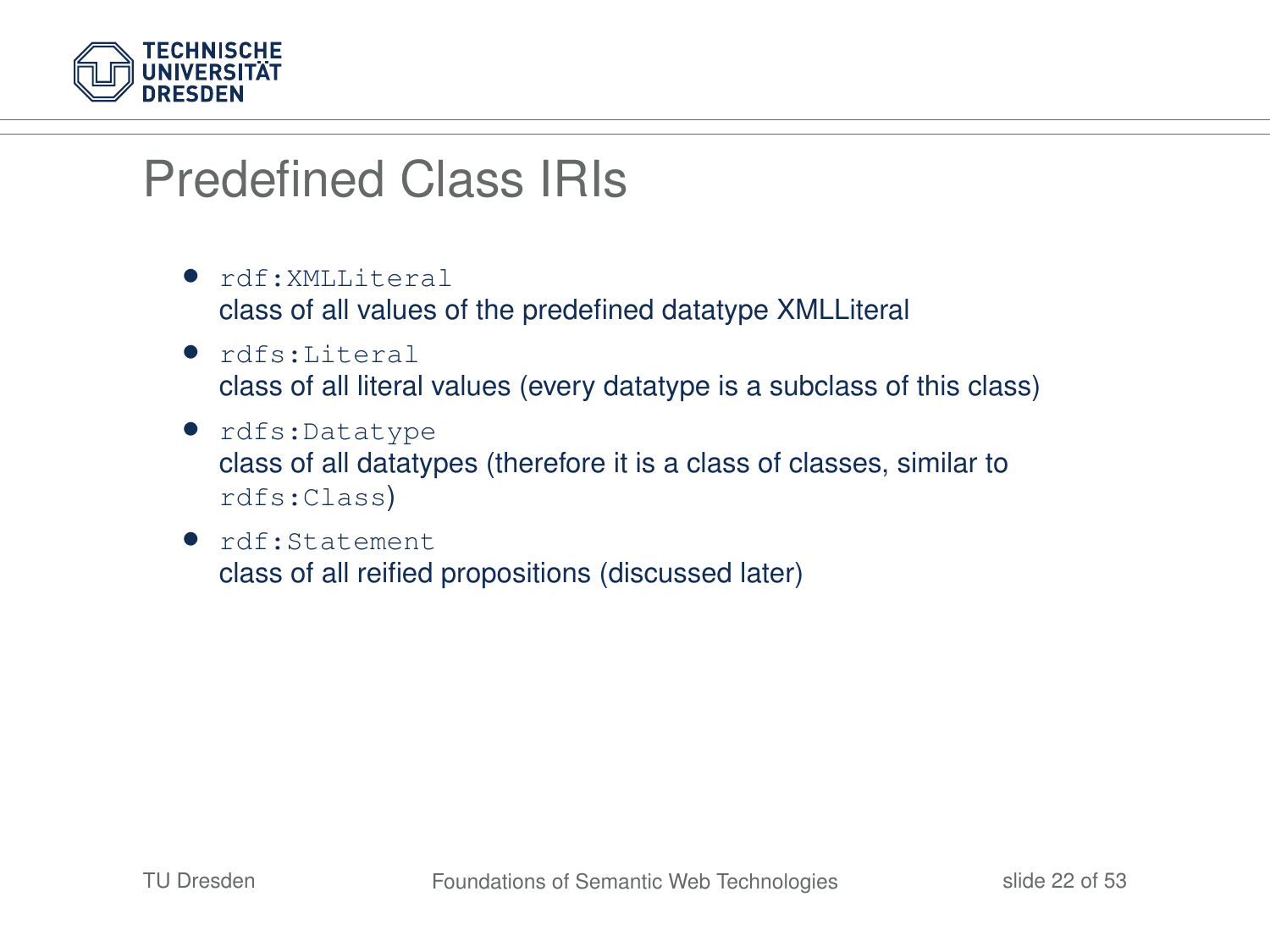

## Agenda

- Motivation
- Classes and Class Hierarchies
- Properties and Property Hierarchies
- Property Restrictions
- **Open Lists**
- Reification
- Additional Information in RDFS
- Simple Ontologies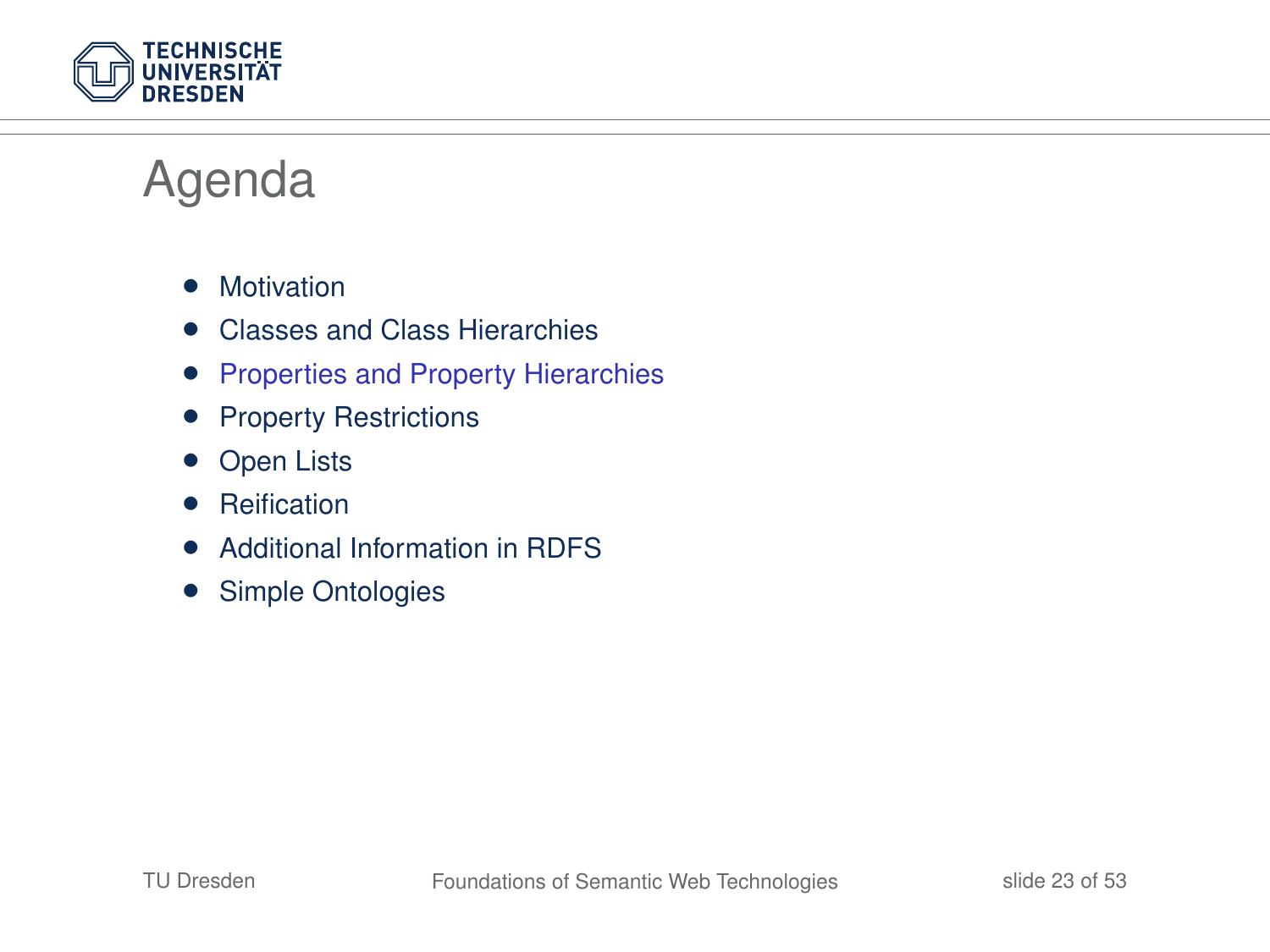

### **Properties**

- also called: relations, relationships
- beware: unlike in OOP, properties in RDF(S) are not assigned to classes
- property IRIs normally in predicate position of a triple
- properties characterize, in which way two resources are related to each other
- mathematically often represented as set of pairs: marriedWith =  $\{(Adam, Eve), (Brad, Angelina), \ldots\}$
- IRI can be marked as property name by typing it accordingly: ex:publishedBy rdf:type rdf:Property .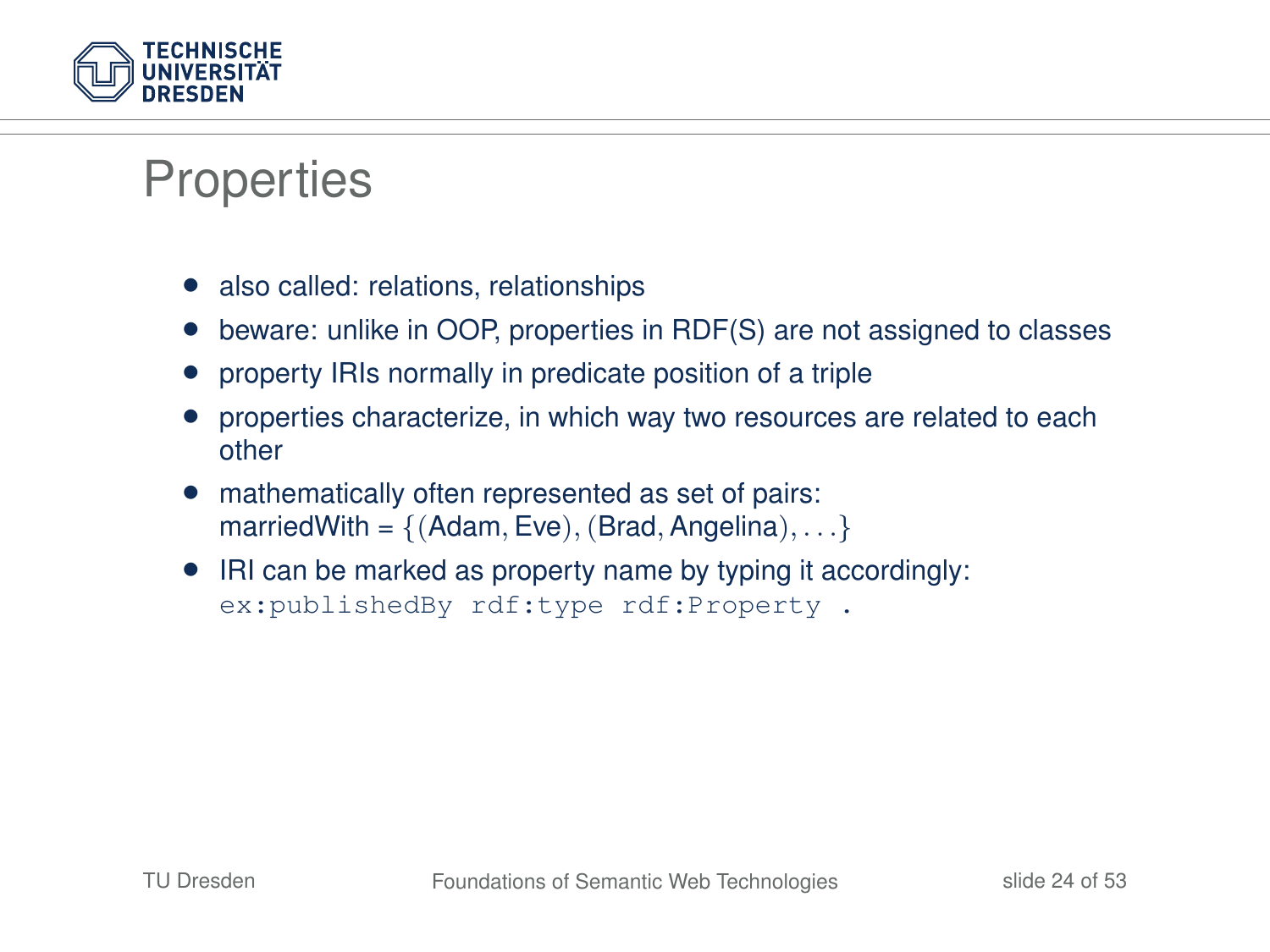

## **Subproperties**

- like sub-/superclasses also sub-/superproperties possible and useful
- specification in RDFS via rdfs:subPropertyOf e.g.:

```
ex:happilyMarriedWith rdf:subPropertyOf
rdf:marriedWith .
```
• Then, given the triple

```
ex:markus ex:happilyMarriedWith ex:anja .
```
we can infer

```
ex:markus ex:marriedWith ex:anja .
```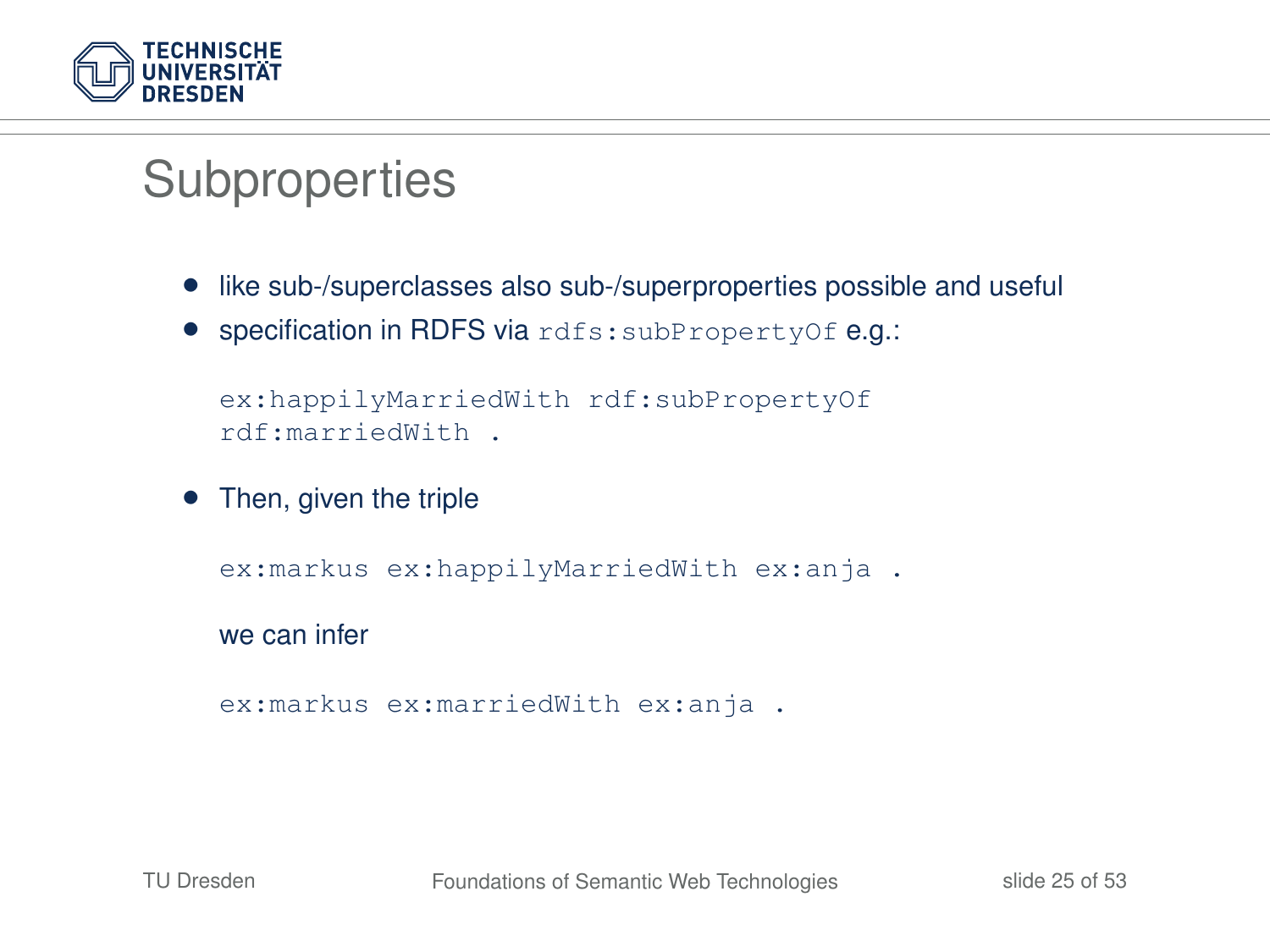

## Agenda

- Motivation
- Classes and Class Hierarchies
- Properties and Property Hierarchies
- Property Restrictions
- **Open Lists**
- Reification
- Additional Information in RDFS
- Simple Ontologies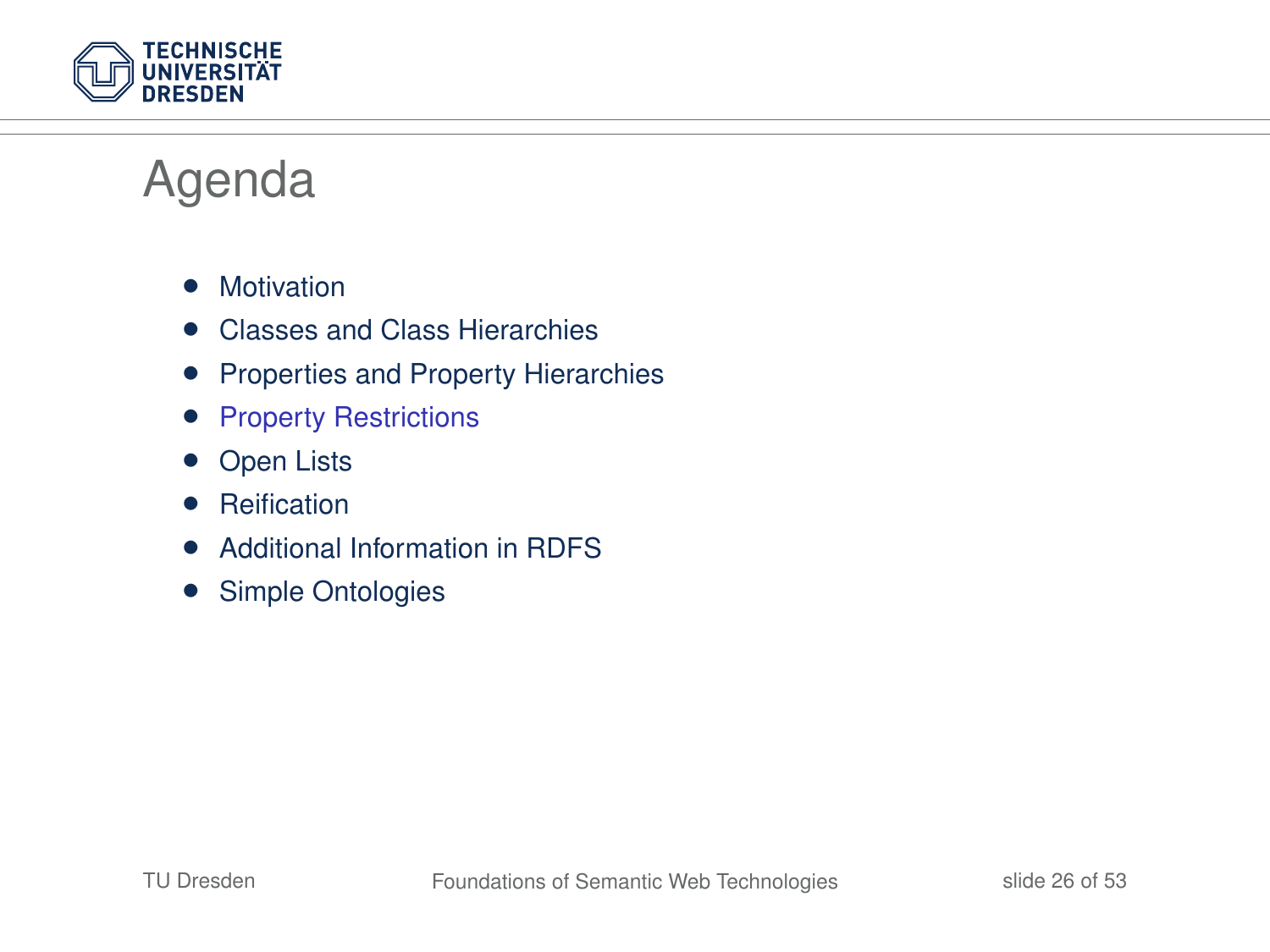

## Property Restrictions

- common: usage of property only makes sense for certain kinds of resources, e.g. ex:publishedBy only connects publications with publishers
- $\bullet$  thus, for all IRIs a, b, the triple a ex:publishedBy b . intuitively entails: a rdf:type ex:Publication . b rdf:type ex:Publisher .
- We can express this directly in RDFS: ex:publishedBy rdfs:domain ex:Publication . ex:publishedBy rdfs:range ex:Publisher .
- Can also be used to "prescribe" datatypes for literals: ex:hasAge rdfs:range xsd:nonNegativeInteger .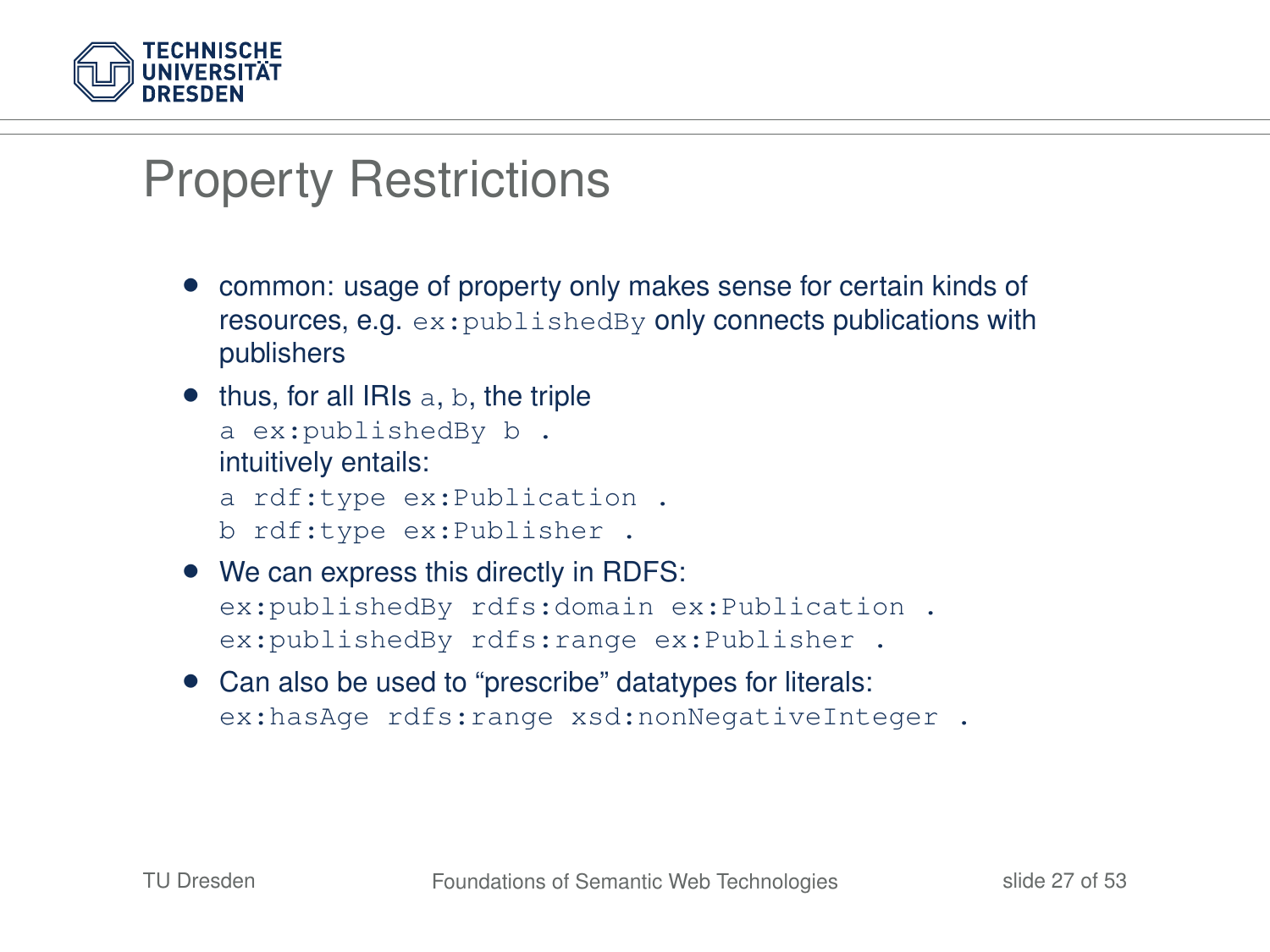

## Property restrictions

- property restrictions are the only way of specifying semantic interdependencies between properties and classes
- beware: property restrictions are interpreted globally and conjunctively: z.B.

```
ex:authorOf rdfs:range ex:Cookbook .
ex:authorOf rdfs:range ex:Storybook.
```
means: every entity having an author is both a cookbook and a storybook

• thus: always pick the most general possible class for domain/range specifications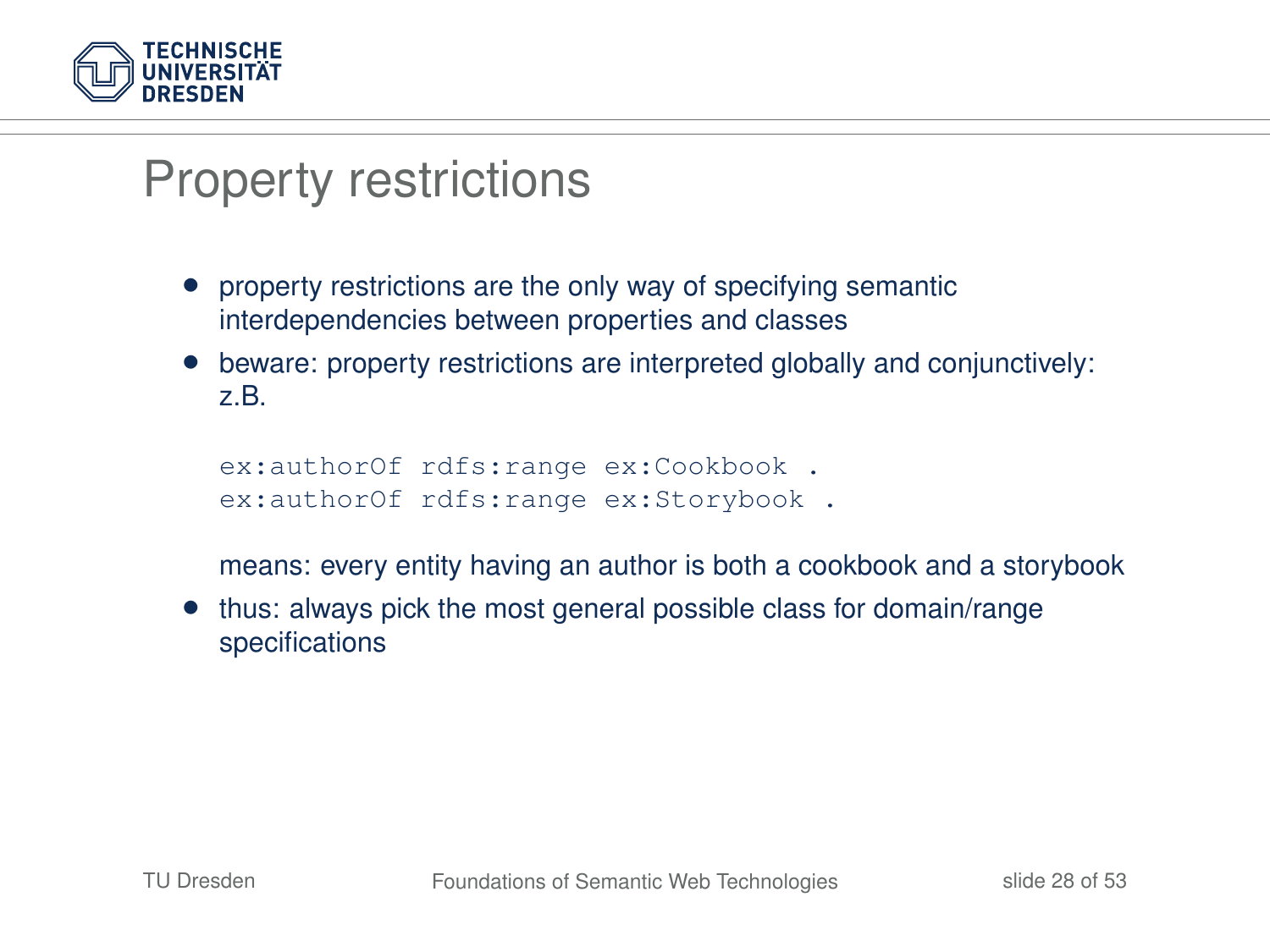

## Agenda

- Motivation
- Classes and Class Hierarchies
- Properties and Property Hierarchies
- Property Restrictions
- **Open Lists**
- Reification
- Additional Information in RDFS
- Simple Ontologies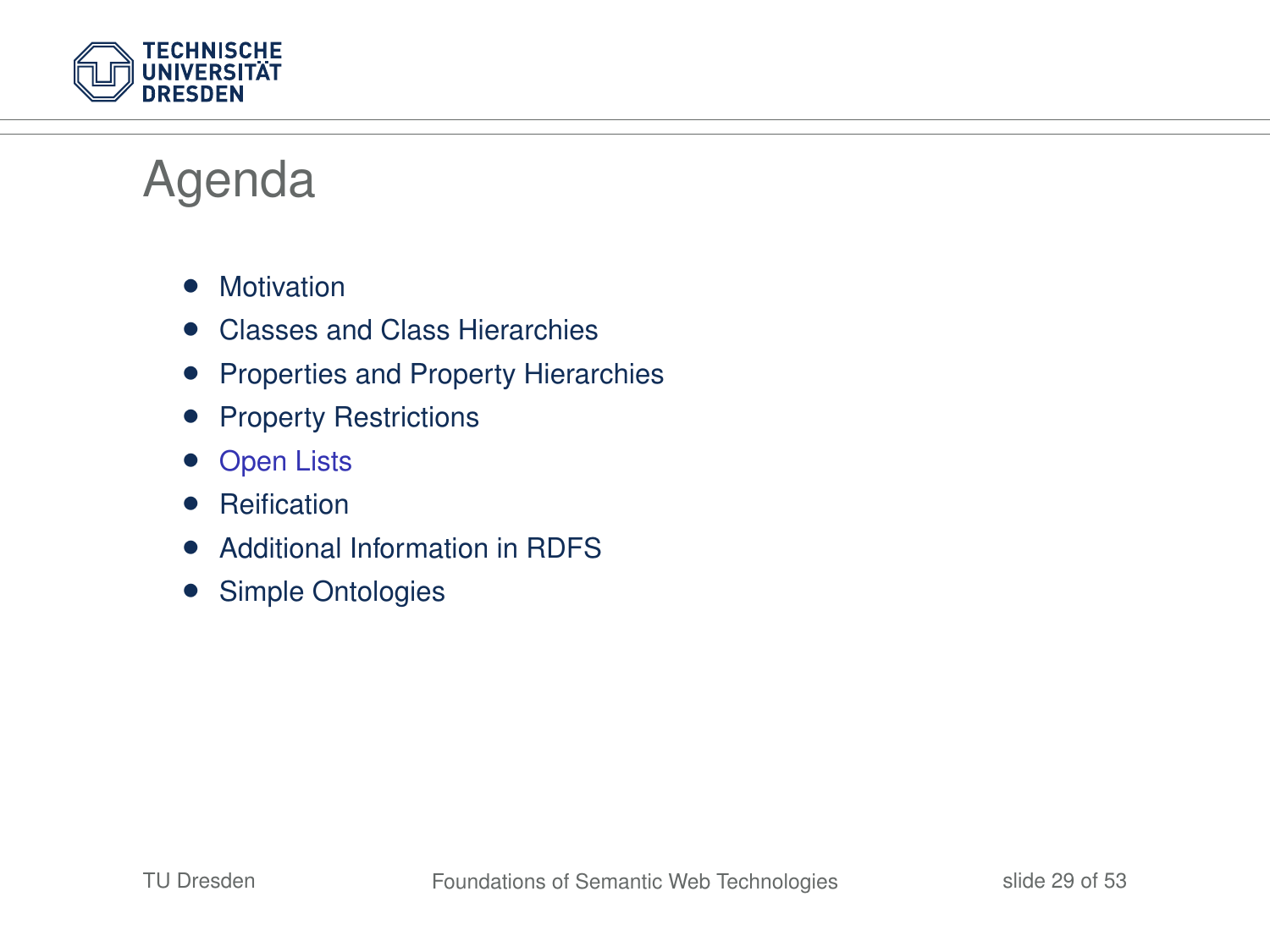

## Working with open lists

#### Remember: open lists in RDF:

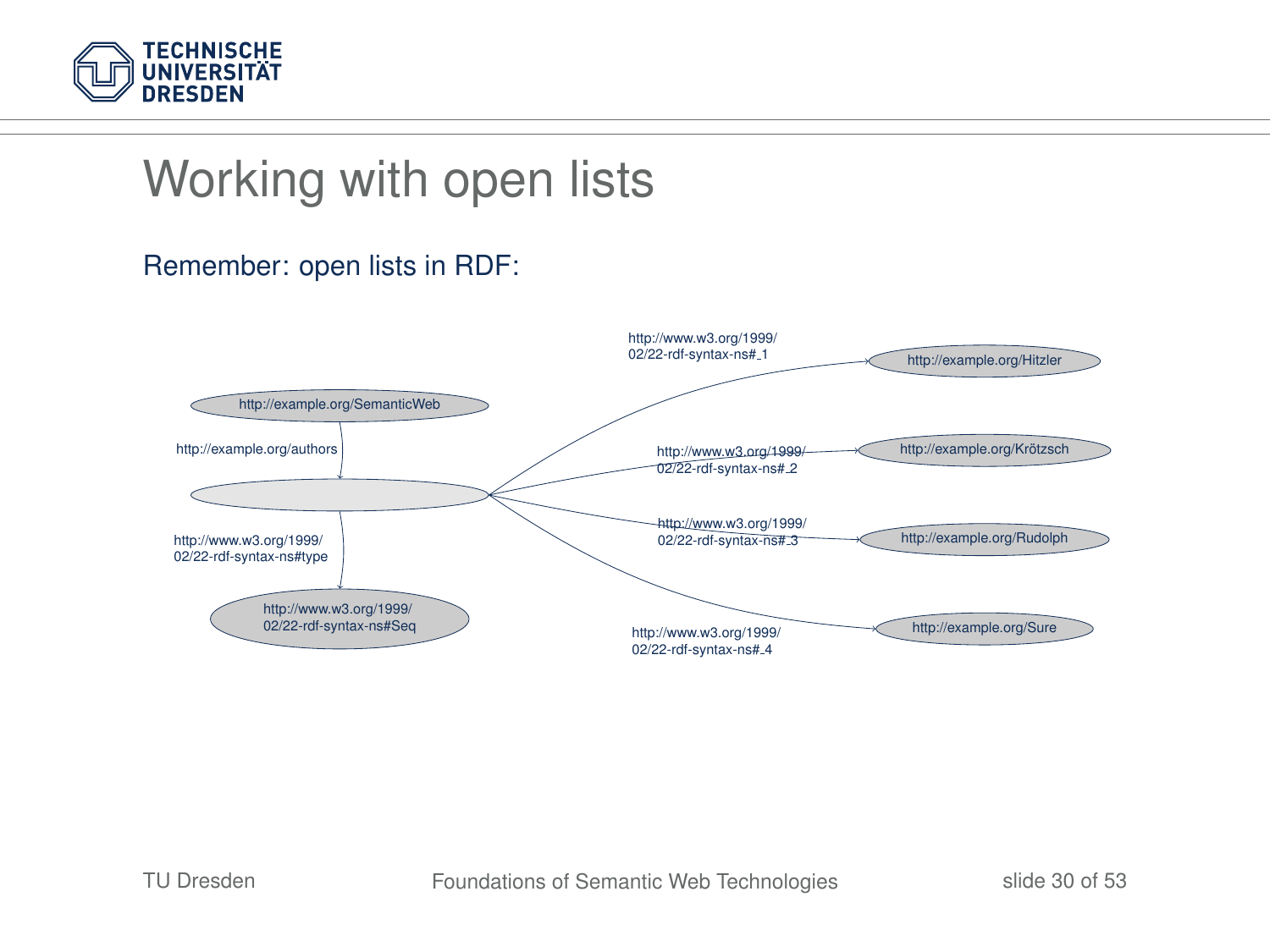

## Working with Open Lists

- new class: rdfs:Container as superclass of rdf:Seq, rdf:Bag, rdf:Alt
- new class: rdfs:ContainerMembershipProperty instances of this class are no proper individuals, but themselves properties
- intended semantics: every property encoding that the subject contains the object is an instance of rdfs:ContainerMembershipProperty
- in particular, we have rdf: 1 rdf:type rdfs:ContainerMembershipProperty . rdf: 2 rdf:type rdfs:ContainerMembershipProperty . etc.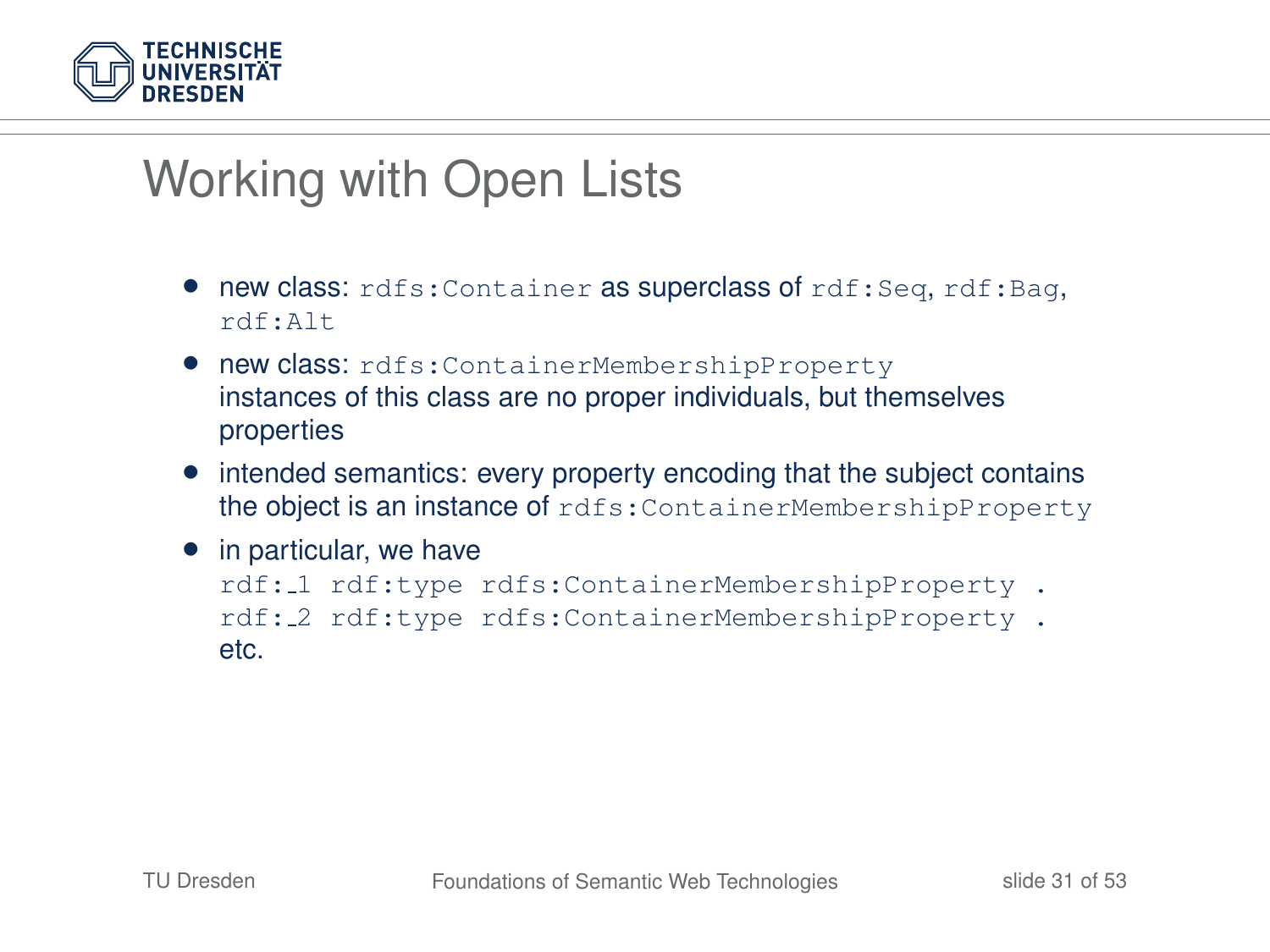

## Working with Open Lists

- new property: rdfs:member superproperty of all properties that are instances of rdfs:ContainerMembershipProperty, could be called the "universal containedness relation"
- Hard-wired in the semantics of RDFS: whenever for a property  $\mathbf{p}$  the triple

p rdf:type rdfs:ContainerMembershipProperty .

holds, then the triple

a p b .

gives rise to the triple

a rdfs:member b .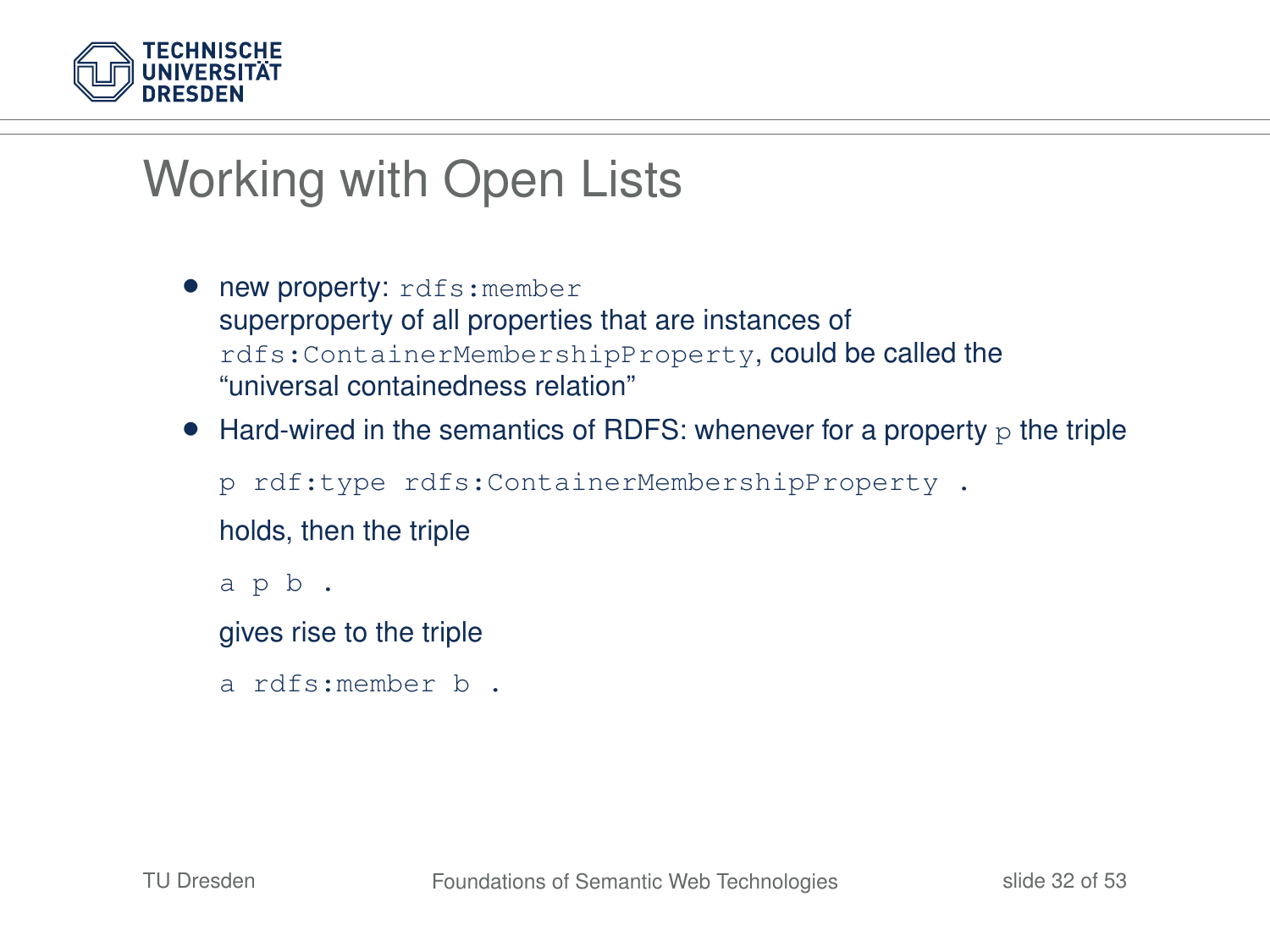

## Agenda

- Motivation
- Classes and Class Hierarchies
- Properties and Property Hierarchies
- Property Restrictions
- **Open Lists**
- Reification
- Additional Information in RDFS
- Simple Ontologies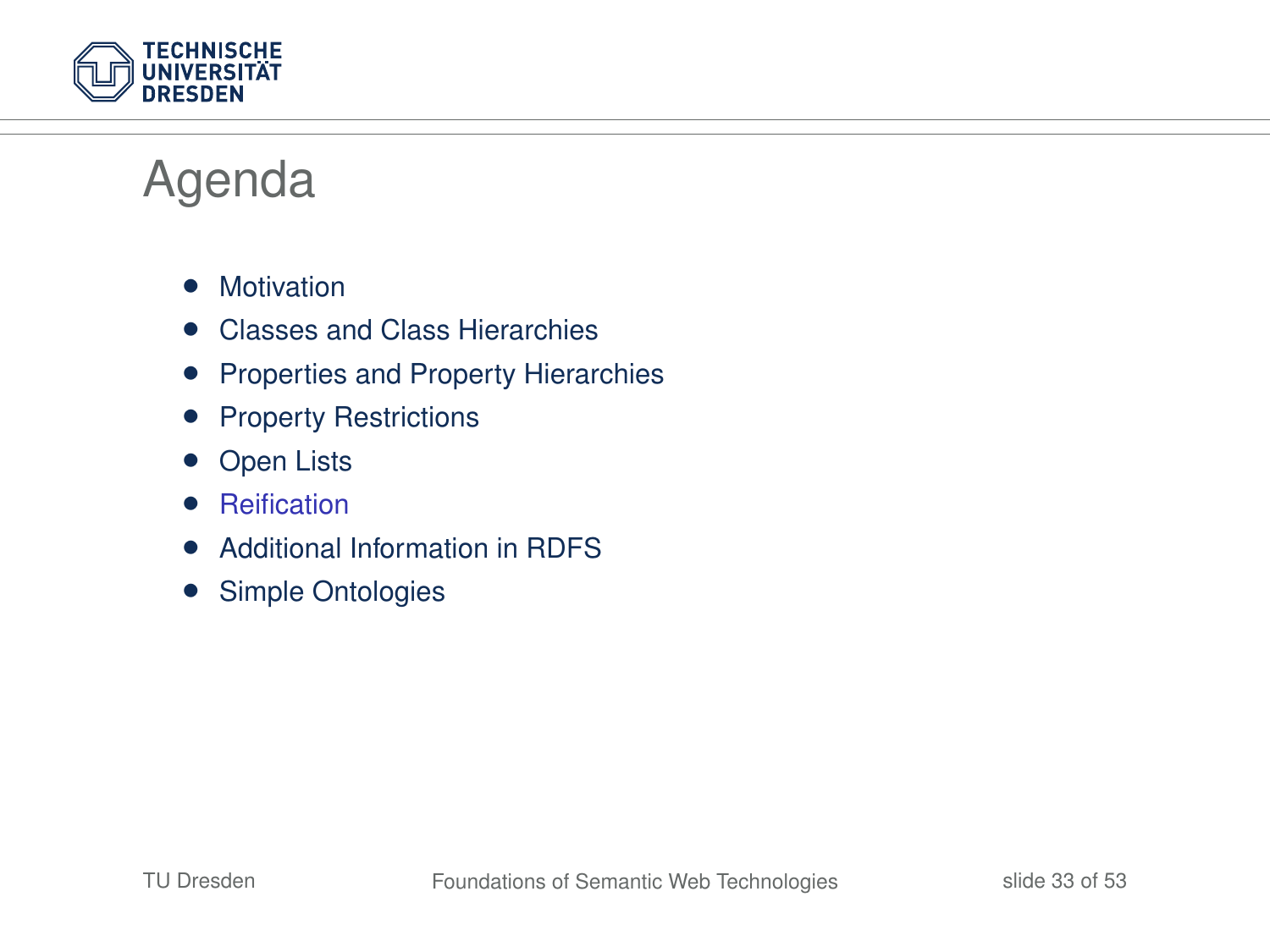

• problematic in RDF(S): model propositions about proposition (in natural language, such propositions can be identified by a leading "that"), e.g.: "The detective suspects that the butler killed the gardener."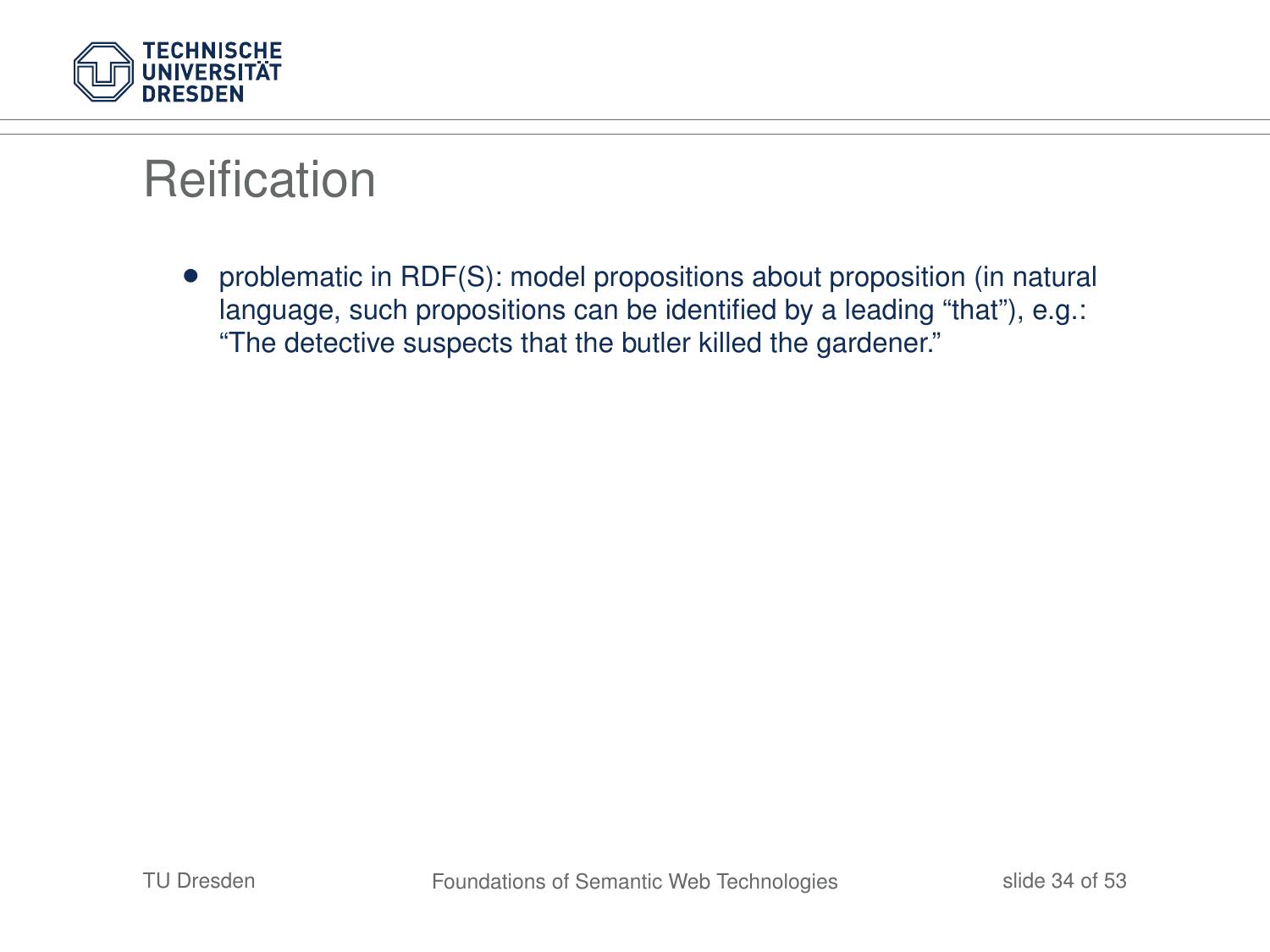

- problematic in RDF(S): model propositions about proposition (in natural language, such propositions can be identified by a leading "that"), e.g.: "The detective suspects that the butler killed the gardener."
- first modeling attempt:

```
ex:detective ex:suspects "The butler killed the
gardener." .
```
– Suboptimal: the literal object cannot be easily referenced in other triples.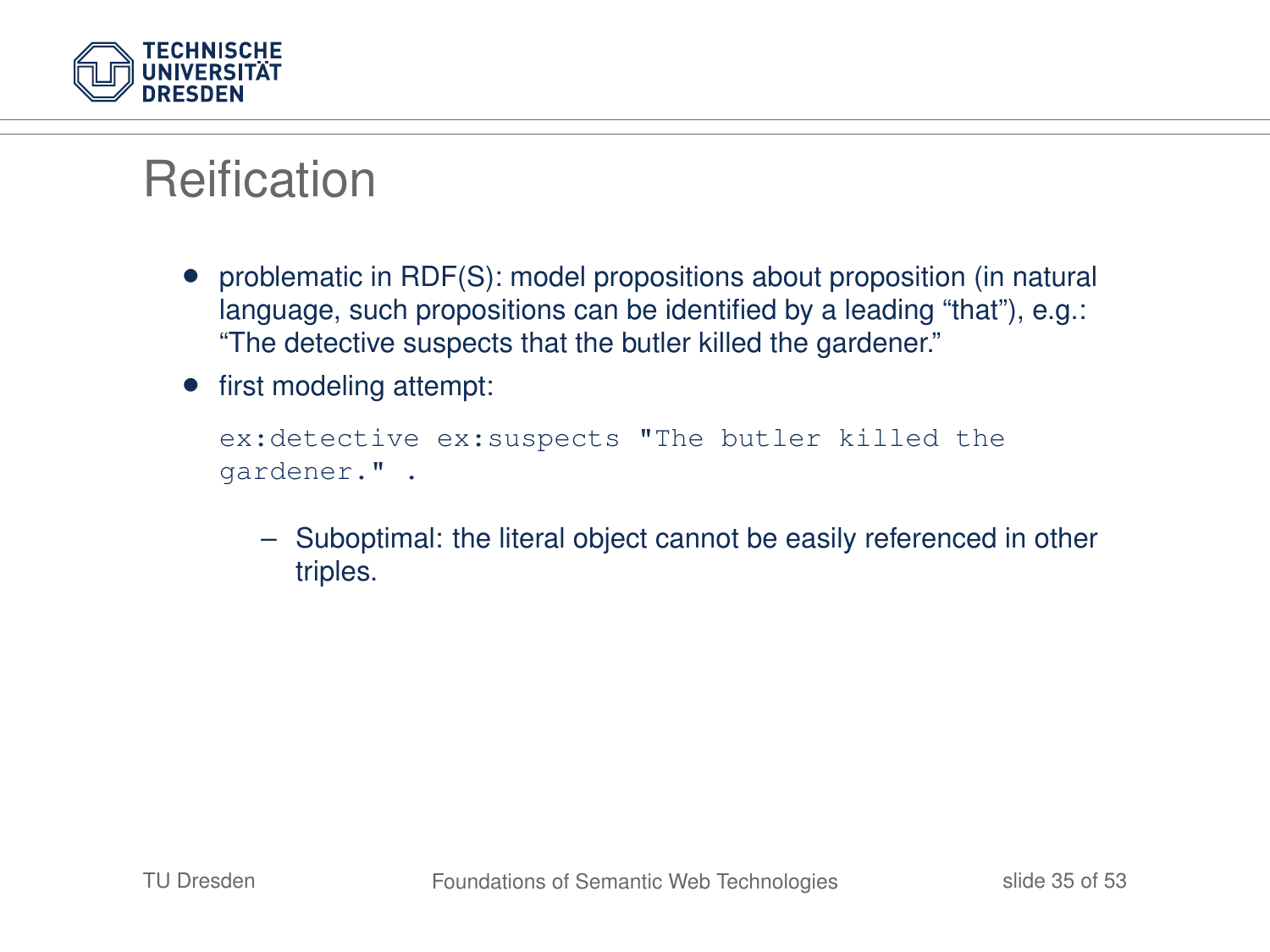

- problematic in RDF(S): model propositions about proposition (in natural language, such propositions can be identified by a leading "that"), e.g.: "The detective suspects that the butler killed the gardener."
- first modeling attempt:

```
ex:detective ex:suspects "The butler killed the
gardener." .
```
- Suboptimal: the literal object cannot be easily referenced in other triples.
- second modeling attempt:

ex:detective ex:suspects ex:theButlerKilledTheGardener

– Suboptimal: we lose the inner structure of the talked about proposition

.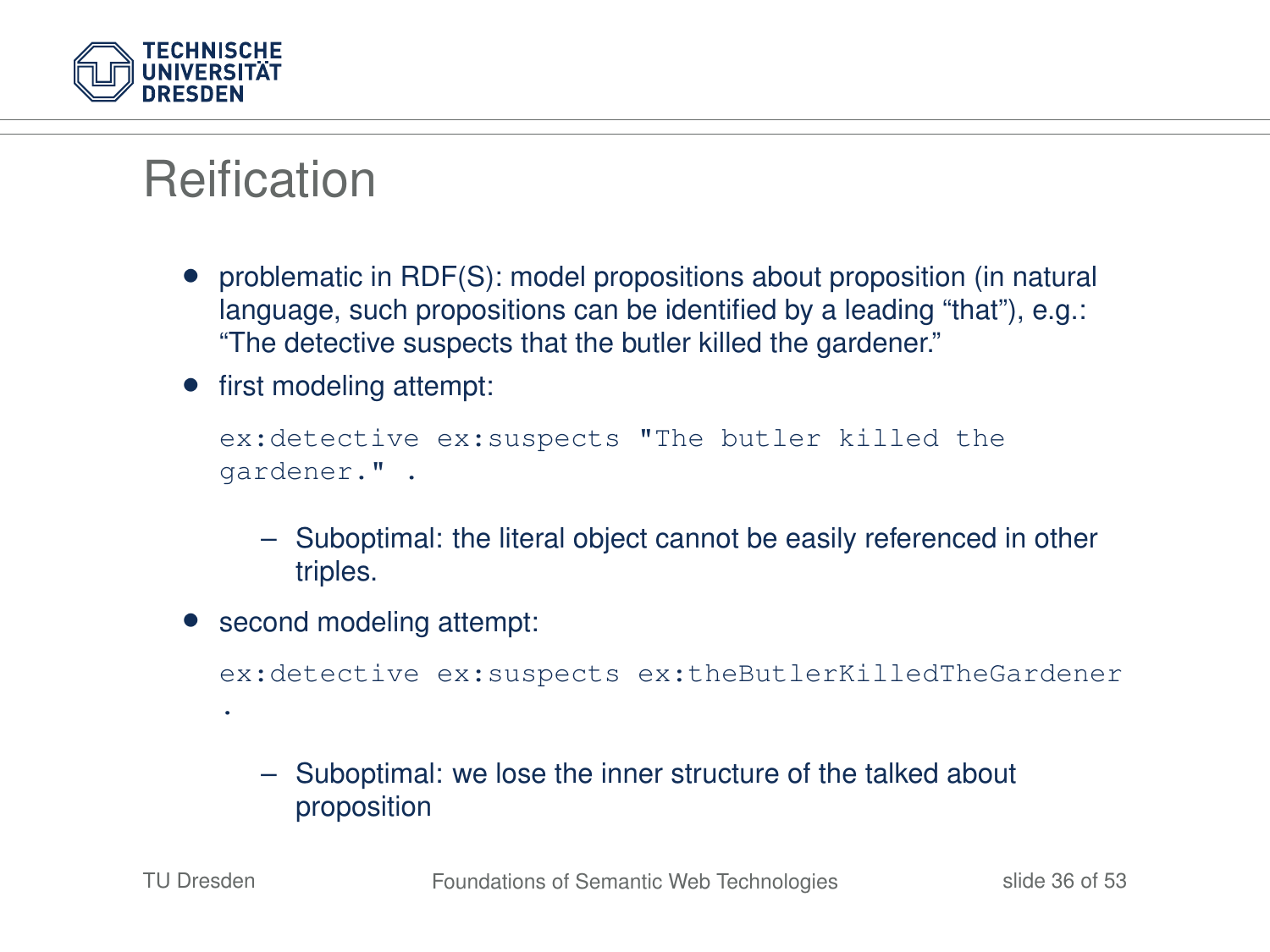

- problematic in RDF(S): model propositions about proposition (in natural language, such propositions can be identified by a leading "that"), e.g.: "The detective suspects that the butler killed the gardener."
- Out of context, proposition can be easily modeled in RDF:

```
ex:butler ex:killed ex:gardener .
```
• desirable: this whole triple should occur as an object of another triple, however, this is not valid RDF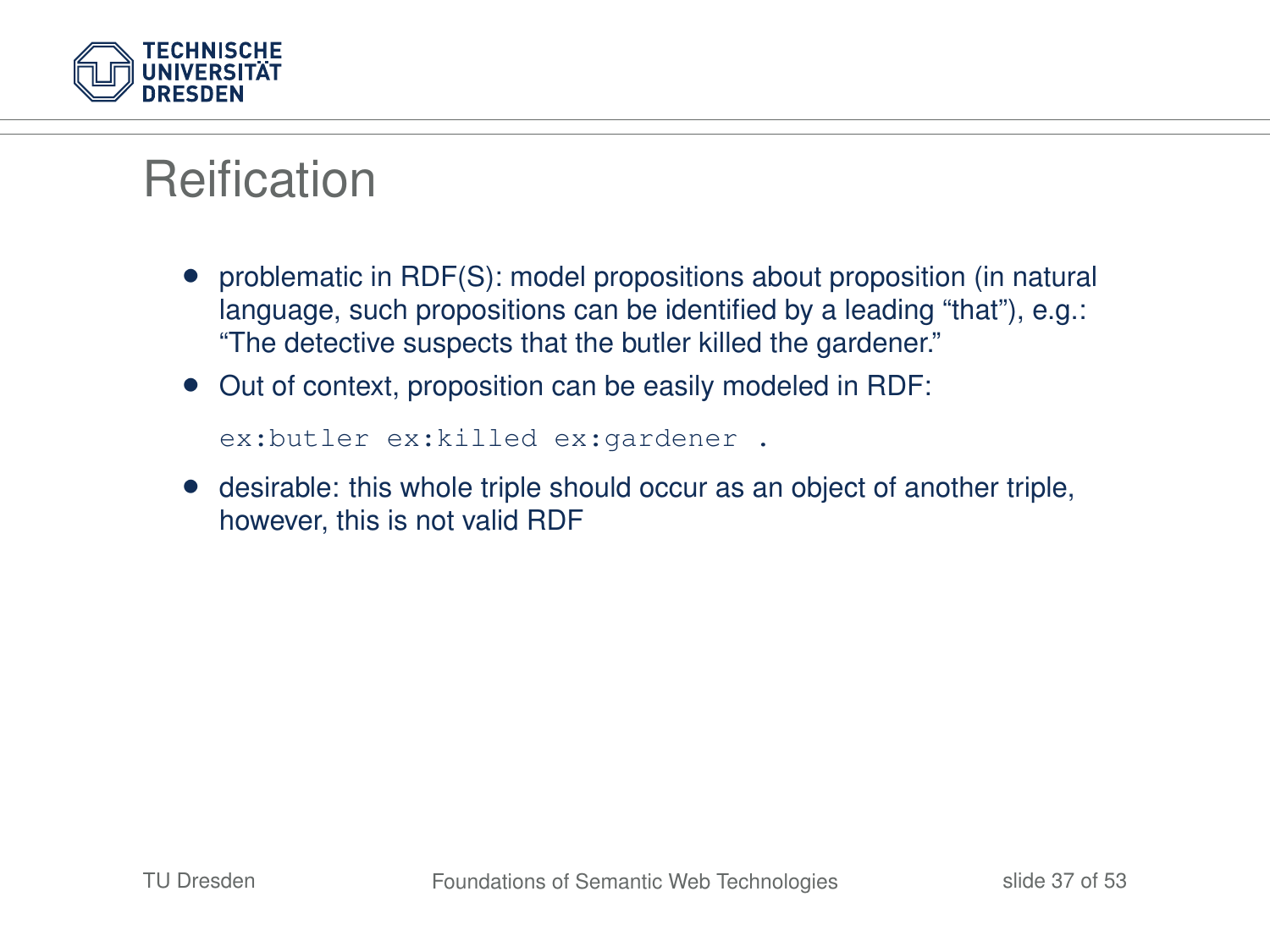

solution (similar to multi-valued relationships): introduce auxiliary nodes representing the nested proposition:

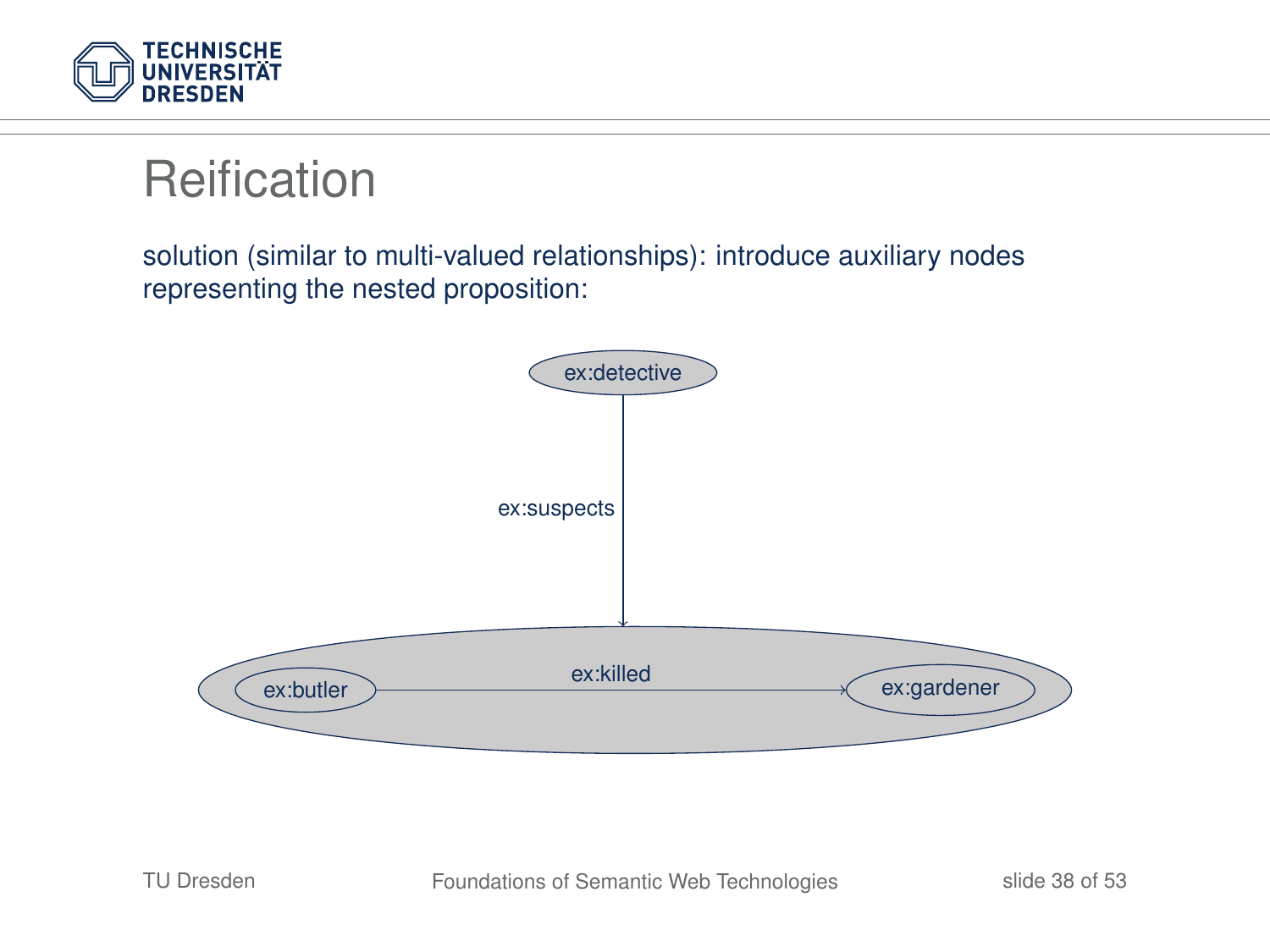

solution (similar to multi-valued relationships): introduce auxiliary nodes representing the nested proposition:

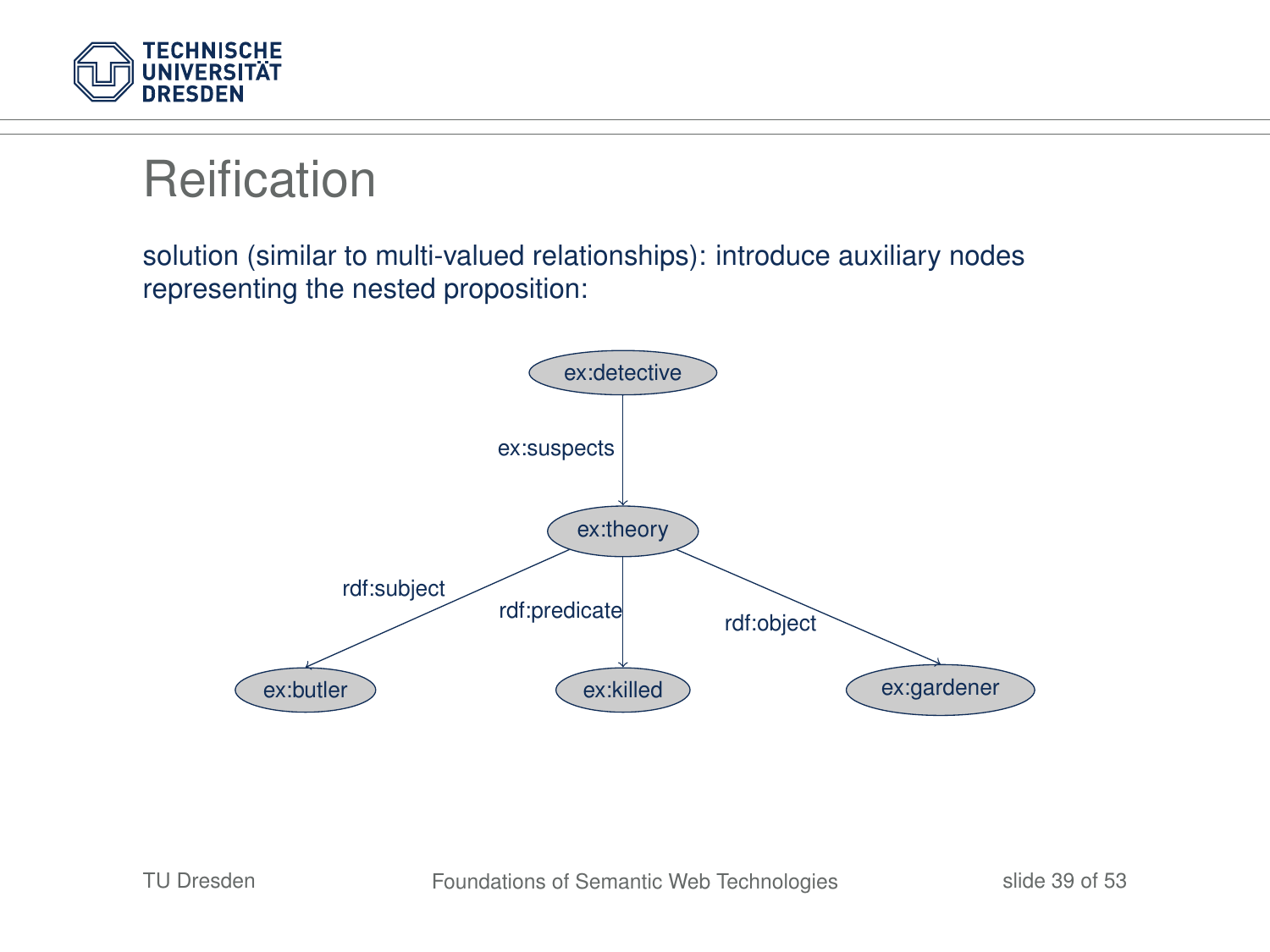

- caution: reified triple does not need to hold (would not be always sensible either, cf. propositions like: "The detective has doubts that the butler killed the gardener.")
- if this is wanted, the original (un-reified) triple has to be added to the RDF document
- $\bullet$  the class  $\text{rdf:Statement}$  is used to mark nodes which represent reified propositions
- in case this proposition is not referred to from the "outside", the auxiliary node may be a bnode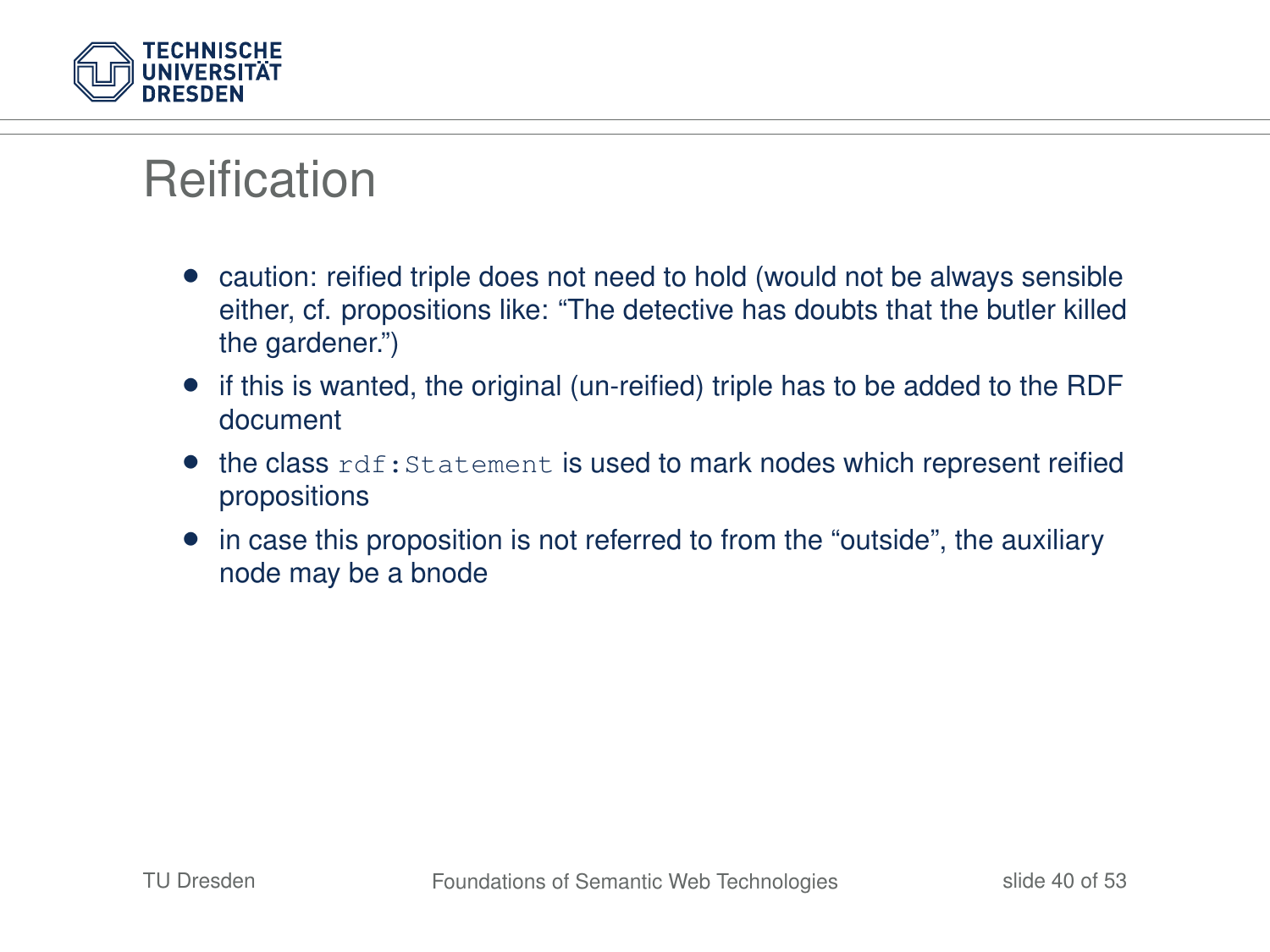

A small reification riddle: another criminal story...

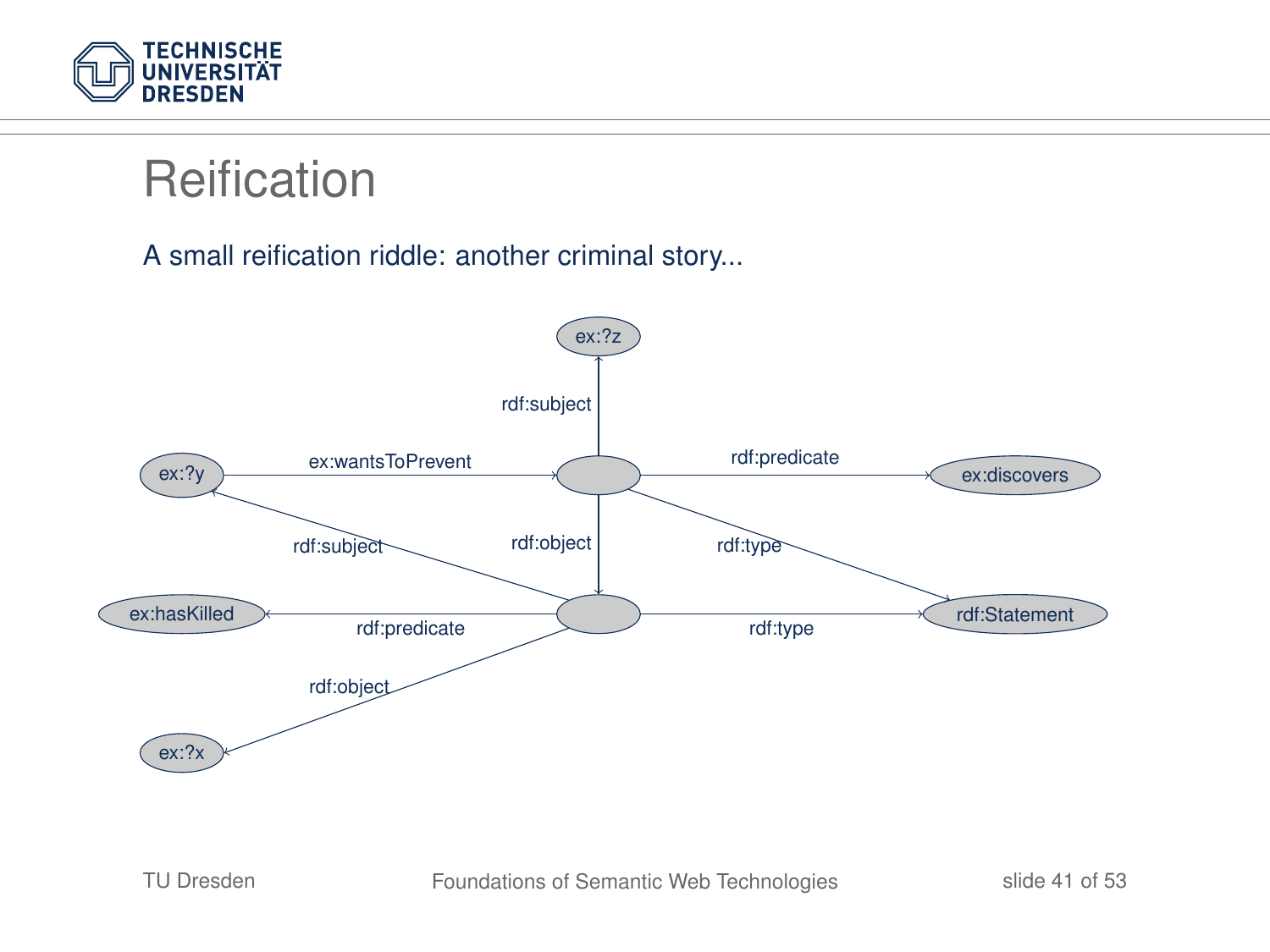

## Agenda

- Motivation
- Classes and Class Hierarchies
- Properties and Property Hierarchies
- Property Restrictions
- **Open Lists**
- Reification
- Additional Information in RDFS
- Simple Ontologies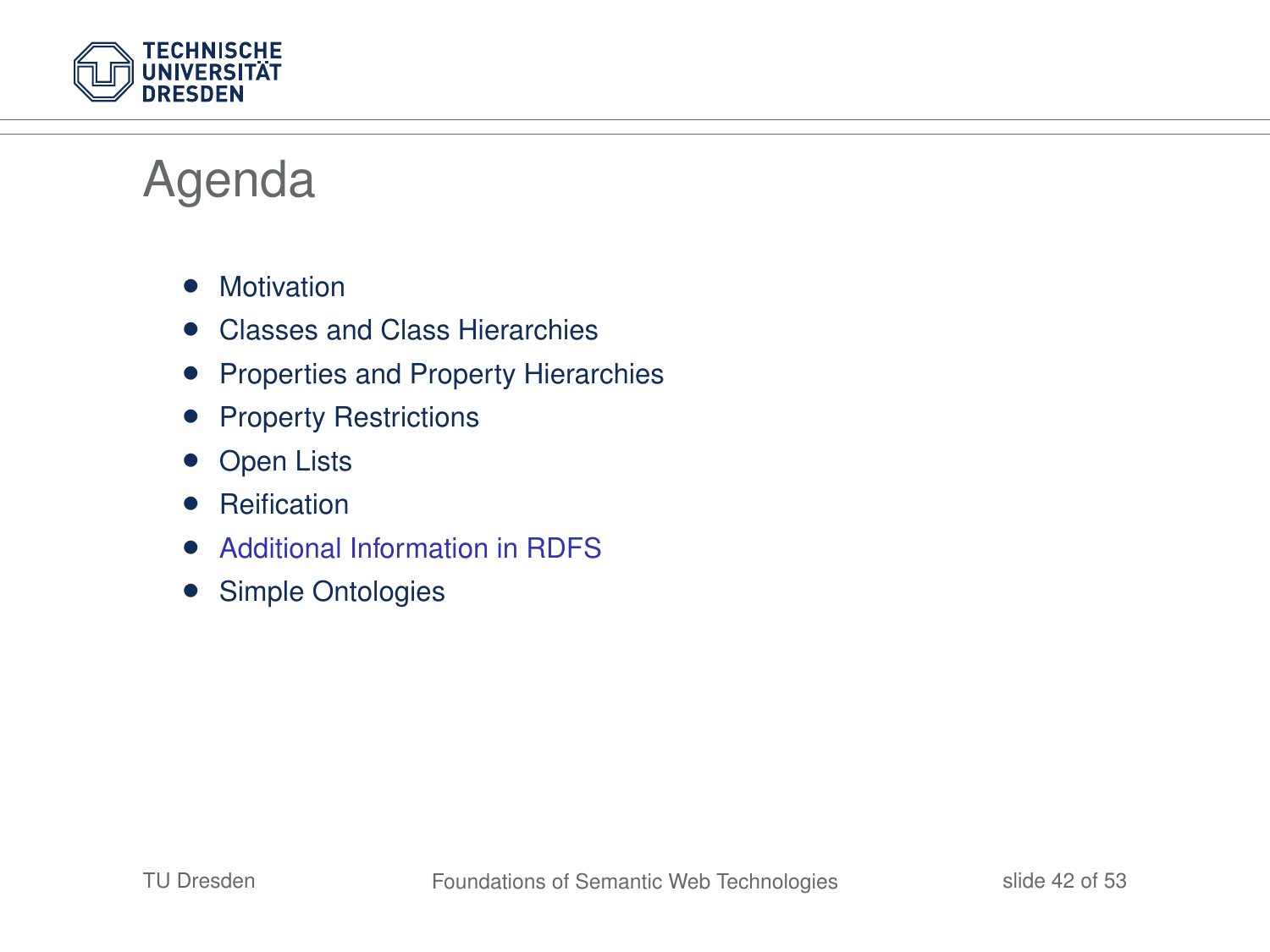

- like with programming languages, one sometimes wants to add comments (without changing the semantics)
- purpose: increase understandability for human users
- it is to be preferred to model this knowledge in a graph-based way (e.g., due to compatibility reasons)
- thus: defined set of properties that serve this purpose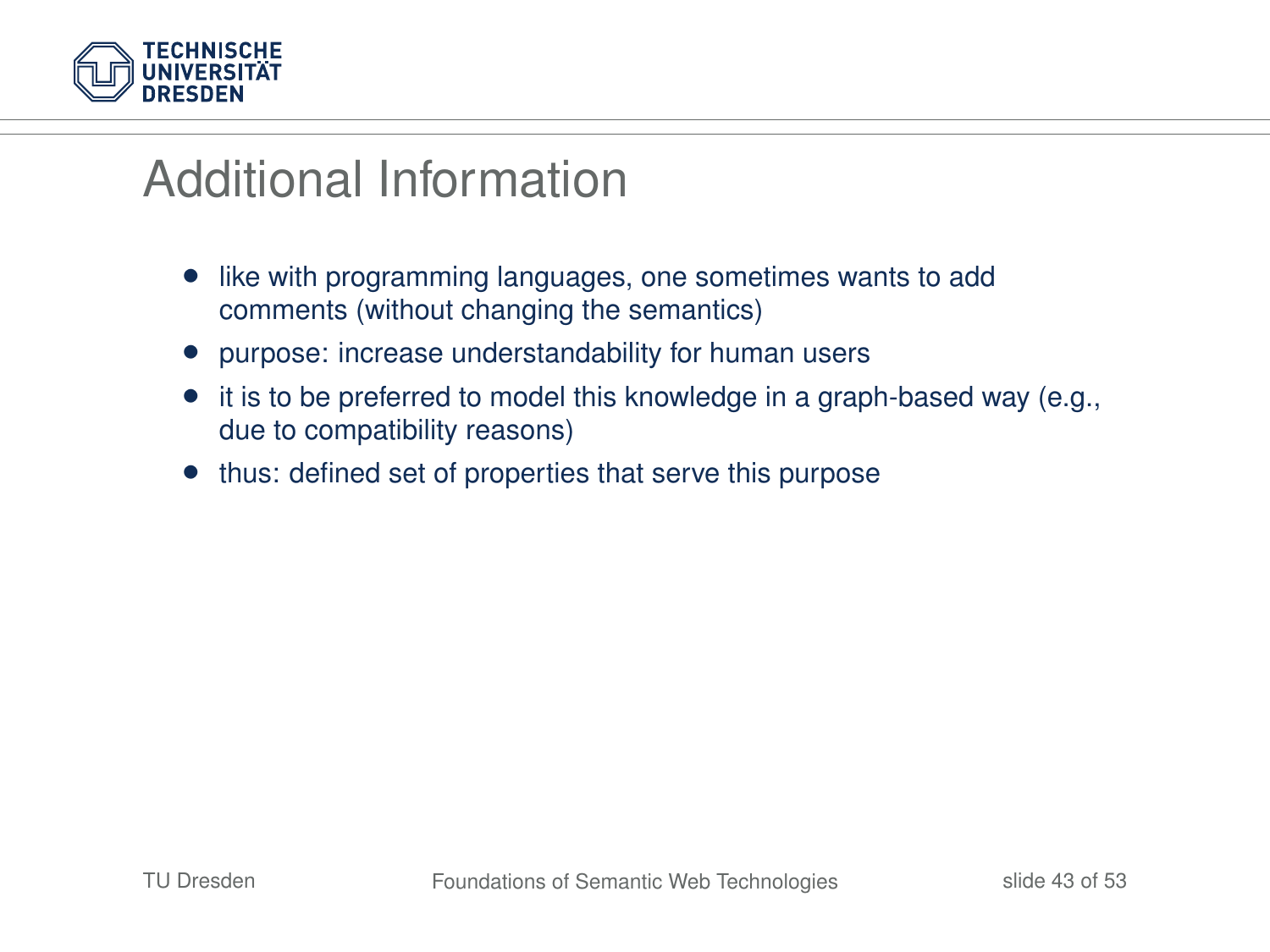

#### rdfs:label

- property that assigns a name (Literal) to an arbitrary resource
- often, IRIs themselves are difficult to read, or "bulky" at best
- names provided via  $rdfs:label$  are often used by tools that graphically represent the data

#### example (also feat. language information):

```
<rdfs:Class rdf:about="&ex;Hominidae">
 <rdfs:label xml:lang="en">great apes</rdfs:label>
</rdfs:Class>
```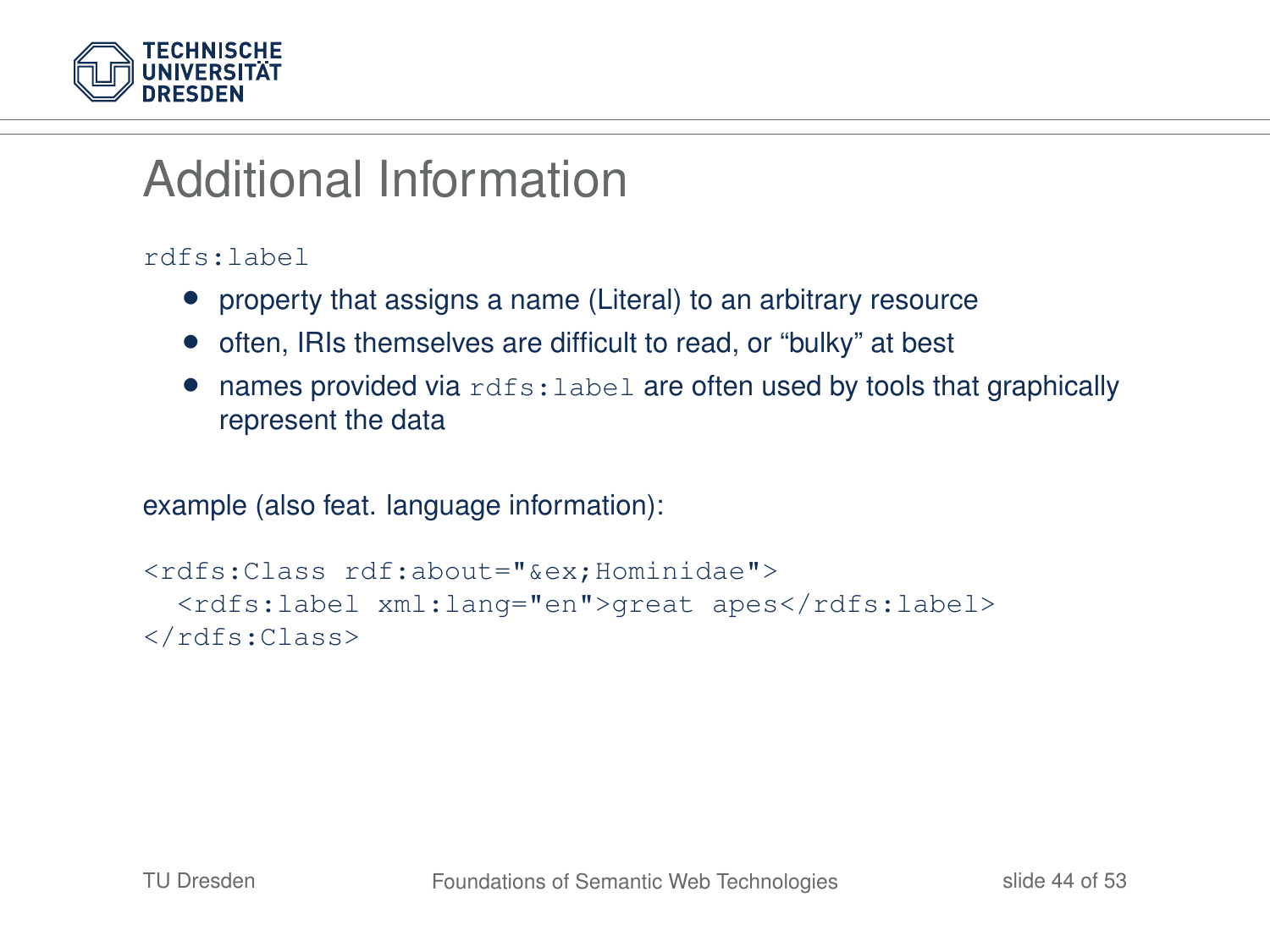

#### rdfs:comment

- property assigning an extensive comment (literal) to an arbitrary resource
- may e.g. contain the natural language description of a newly introduced class – this facilitates later usage

#### rdfs:seeAlso, rdfs:definedBy

• properties giving resources (IRIs!) where one can find further information or a definition of the subject resource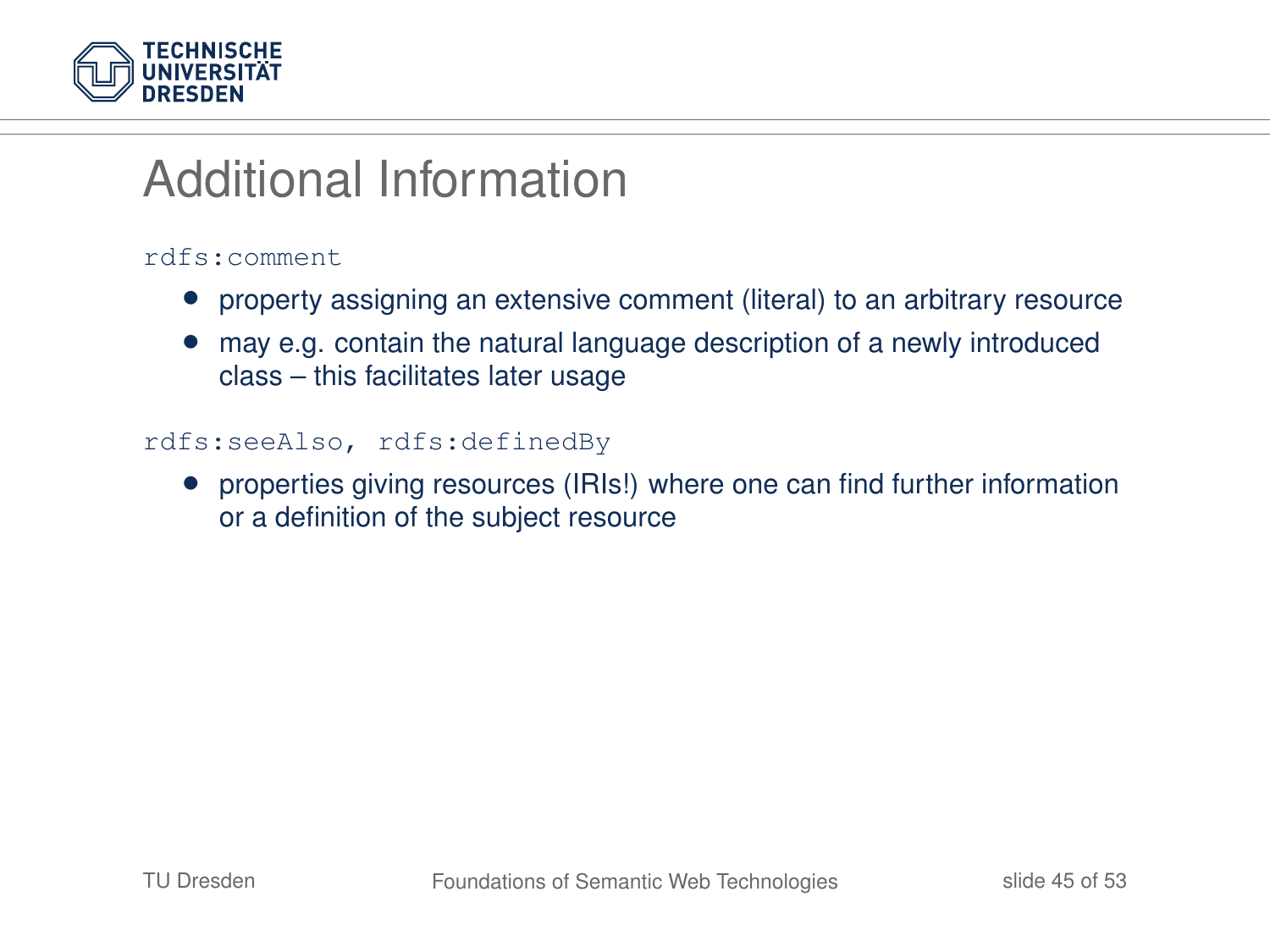

#### Example of usage

```
:
xmlns:wikipedia="http://en.wikipedia.org/wiki" : <rdfs:Class
rdf:about="\&ex;Primates">
  <rdfs:label xml:lang="de">Primaten</rdfs:label>
  <rdfs:comment>
    An order of mammals. Primates are characterized by a highly
    developed brain. Most primates live in tropical or subtropical
    regions.
  </rdfs:comment>
  <rdfs:seeAlso rdfs:resource="/&wikipedia;Primate"/>
  <rdfs:subClassOf rdfs:resource="\&ex;Mammalia"/>
</rdfs:Class>
```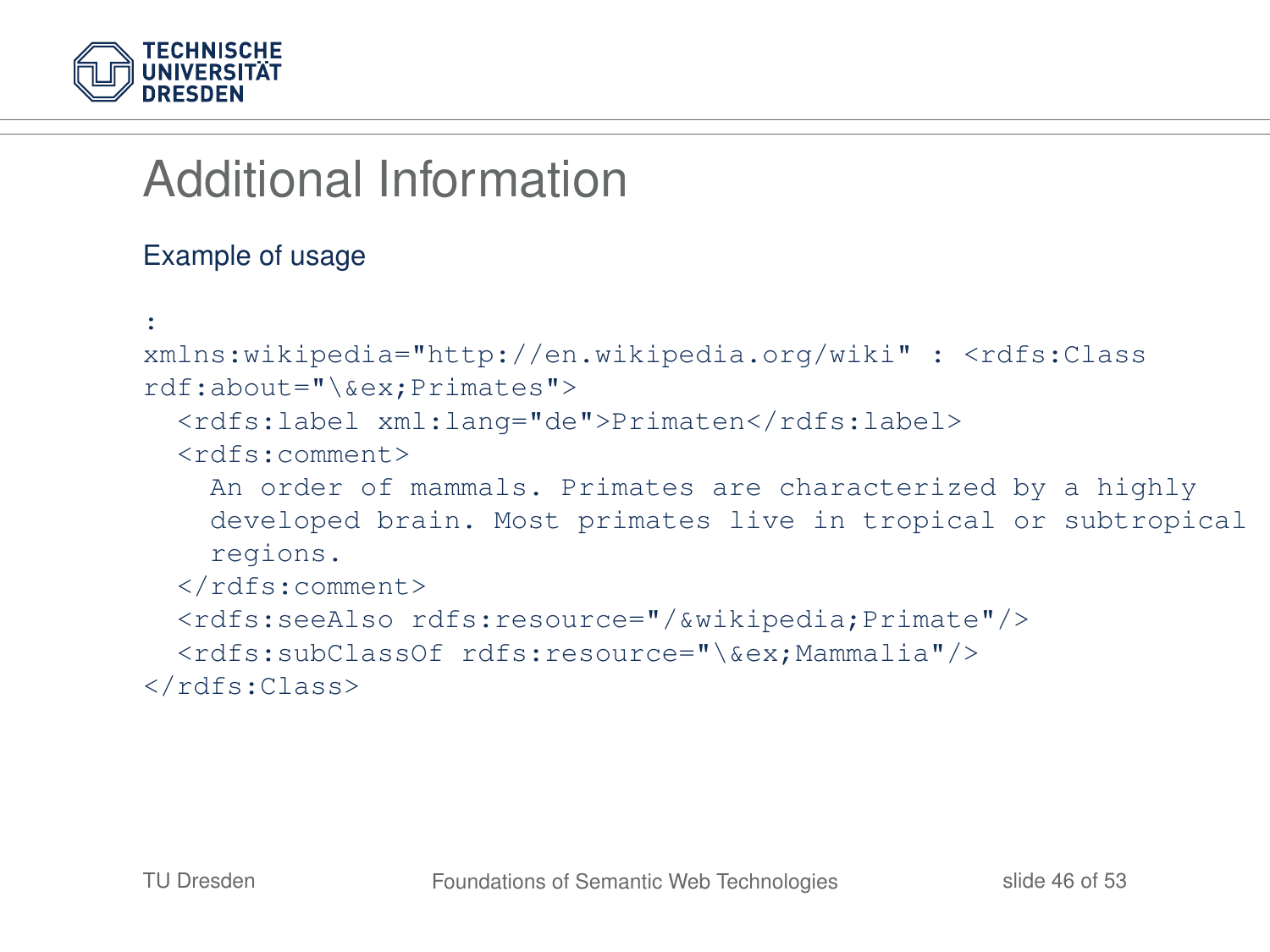

## Agenda

- Motivation
- Classes and Class Hierarchies
- Properties and Property Hierarchies
- Property Restrictions
- **Open Lists**
- Reification
- Additional Information in RDFS
- Simple Ontologies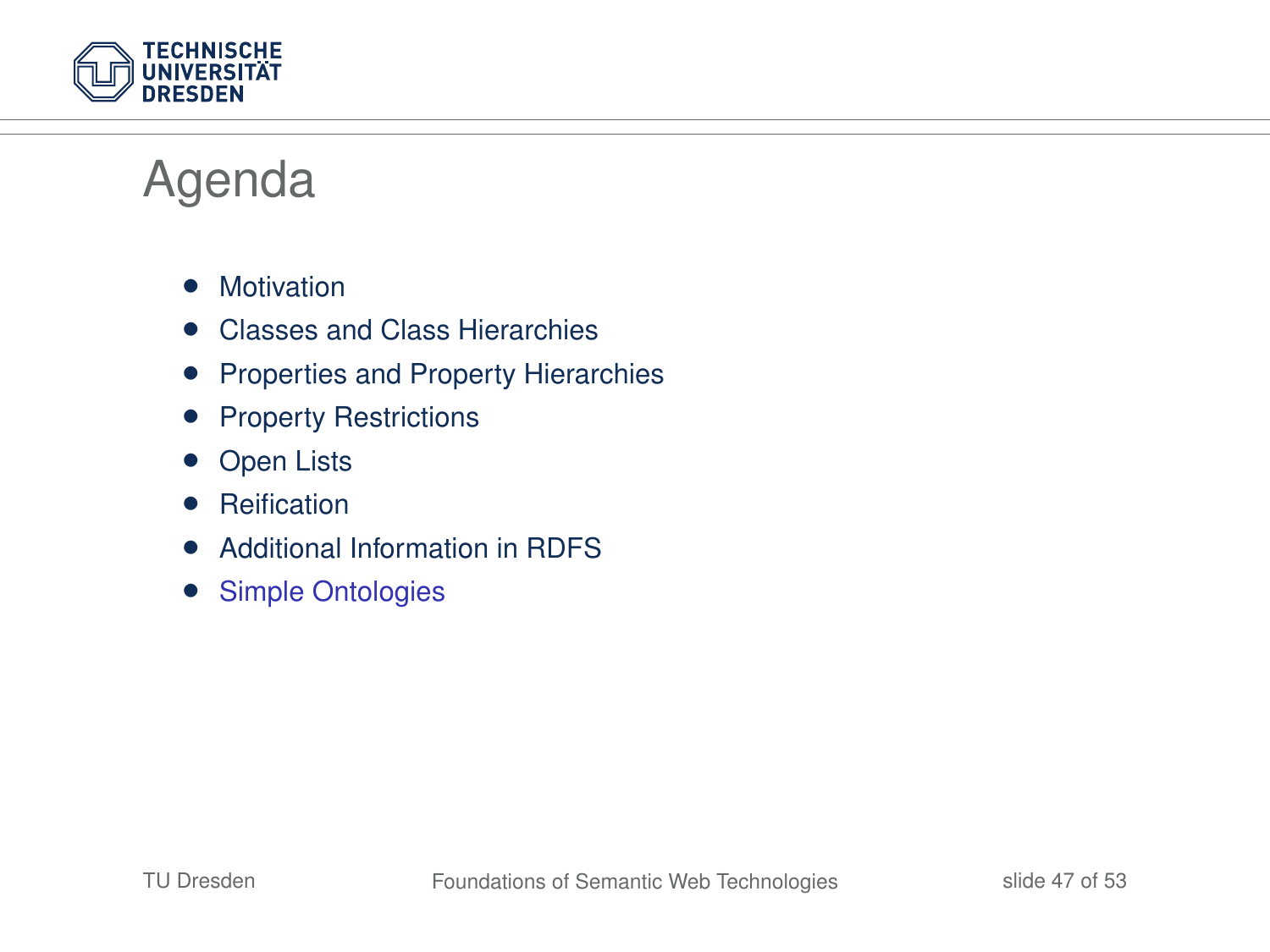

## Simple Ontologies

- By means of the modeling features of RDFS, important aspects of many domains can already be captured semantically.
- Based on the RDFS semantics, a certain amount of implicit knowledge can be derived.
- Consequently, RDFS can be seen as a (though not overly expressive) ontology language.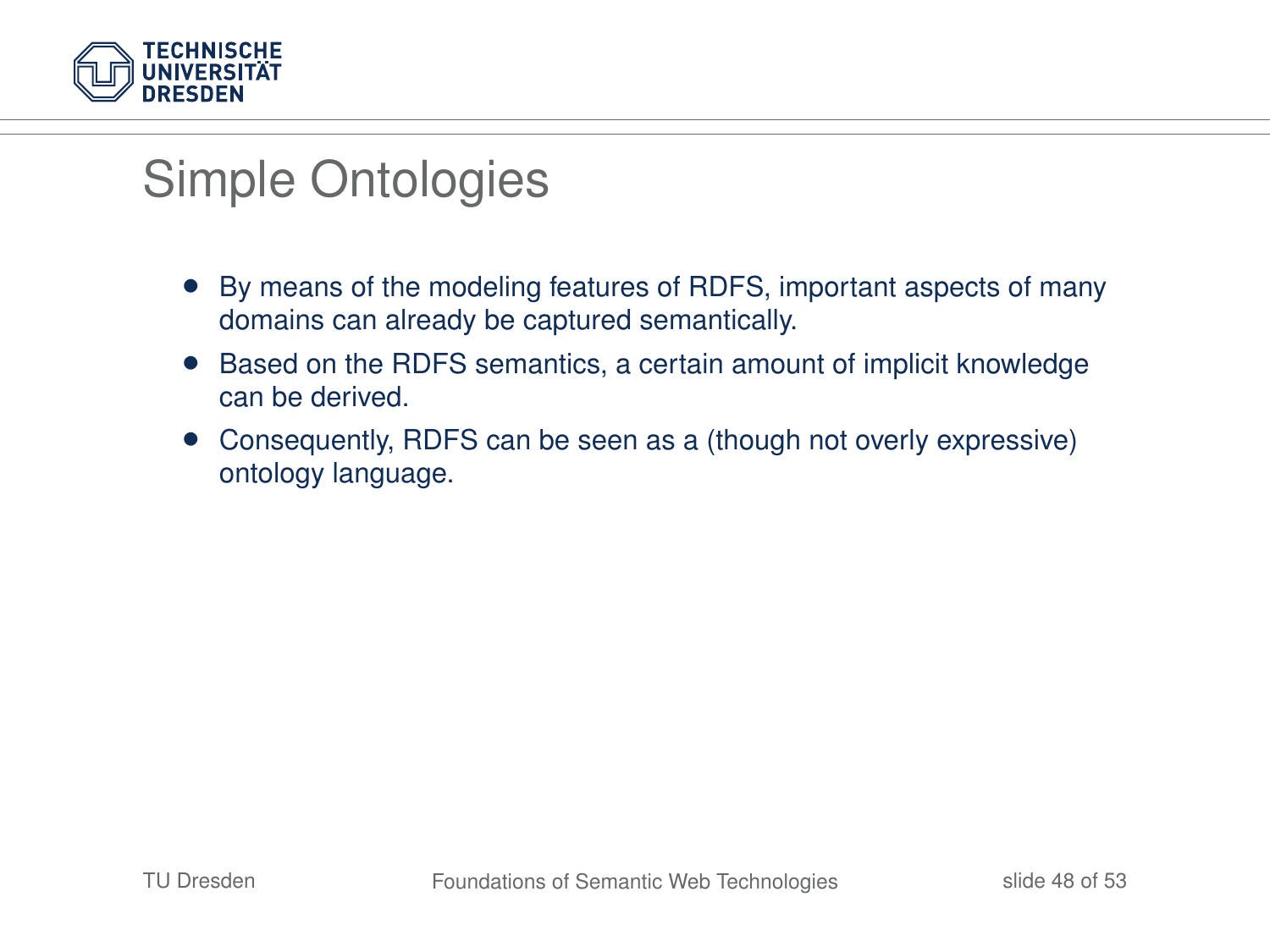

### Simple Ontologies - Example

```
ex:thaiDishBasedOn rdfs:subPropertyOf<br>ex:hasIngredient rdf:type rdfs:Cont
```

```
ex:vegetableThaiCurry ex:thaiDishBasedOn ex:coconutMilk .
ex:sebastian rdf:type ex:AllergicToNuts .<br>ex:sebastian ex:eats ex:vegetableThaiCur
                               ex:eats ex:vegetableThaiCurry .<br>
rdfs:subClassOf ex:Pitiable .
ex:AllergicToNuts rdfs:subClassOf ex:Pitiab<br>ex:thaiDishBasedOn rdfs:domain ex:Thai
ex:thaiDishBasedOn rdfs:domain ex:Thai .<br>ex:thaiDishBasedOn rdfs:range ex:Nutty.
ex:thaiDishBasedOn rdfs:range ex:Nutty .<br>ex:thaiDishBasedOn rdfs:subPropertyOf ex:hasIngredient .
                                               rdfs:ContainerMembershipProperty.
```
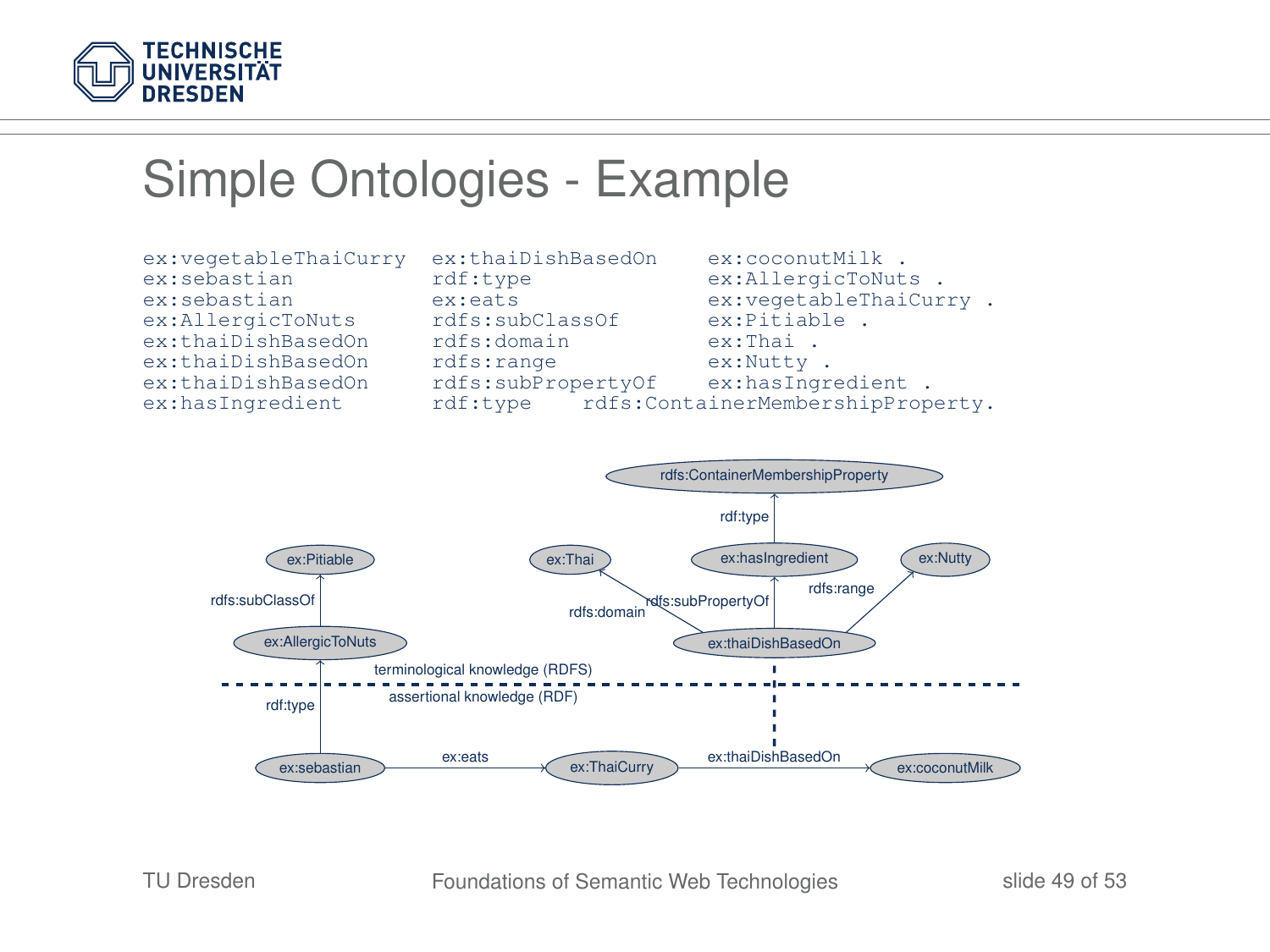

## 1 Document - 3 Interpretations

```
<rdf:Description rdf:ID="Truck">
  <rdf:type rdf:resource=
    "http://http://www.w3.org/2000/02/rdf-schema#Class"/>
  <rdfs:subClassOf rdf:resource="#MotorVehicle"/>
</rdf:Description>
```
#### Interpretation as XML:

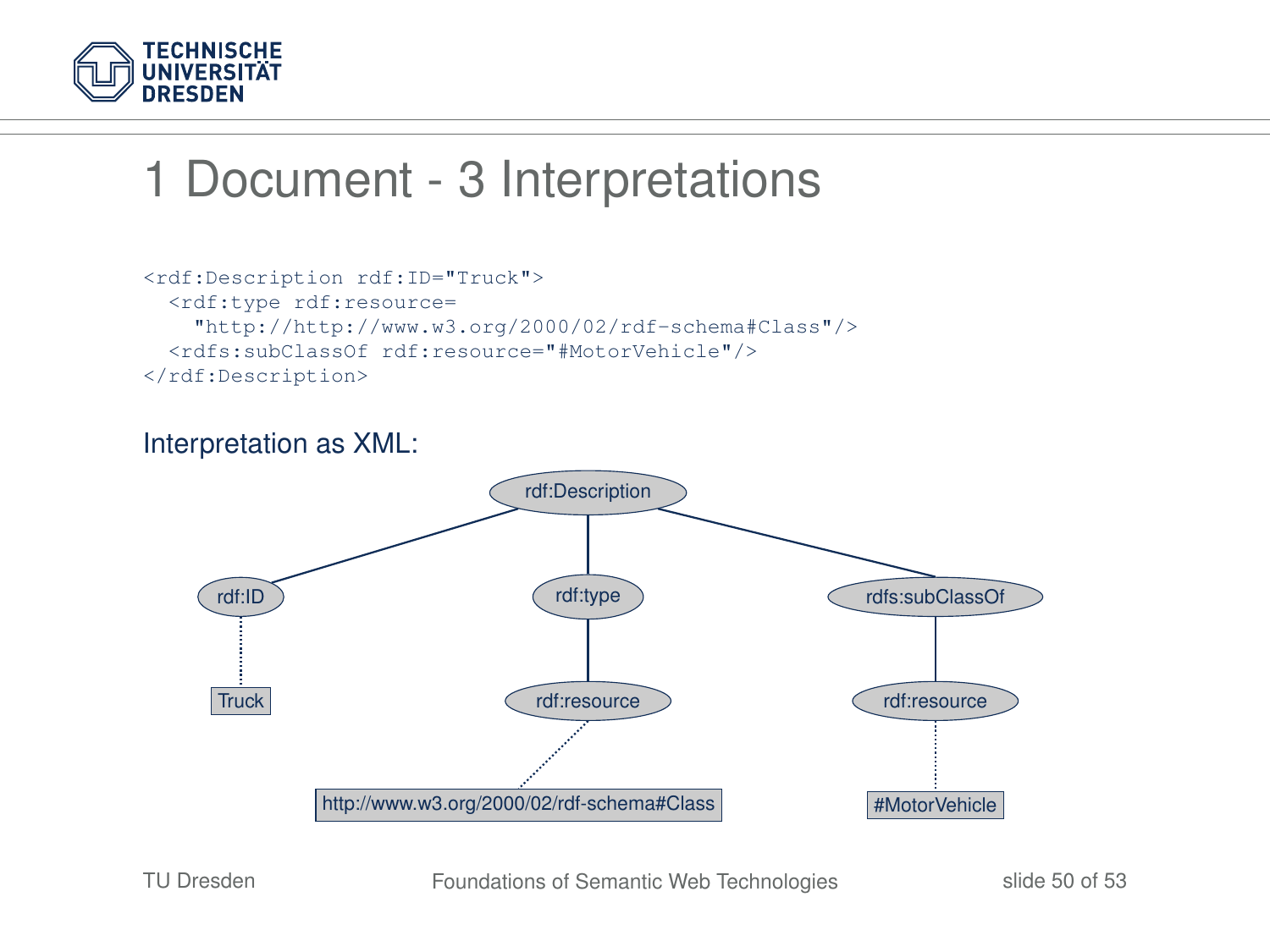

## 1 Document - 3 Interpretations

```
<rdf:Description rdf:ID="Truck">
  <rdf:type rdf:resource=
    "http://http://www.w3.org/2000/02/rdf-schema#Class"/>
  <rdfs:subClassOf rdf:resource="#MotorVehicle"/>
</rdf:Description>
```
#### Interpretation as RDF:

- another data model
- rdf:Description, rdf:ID and rdf:resource have a fixed meaning

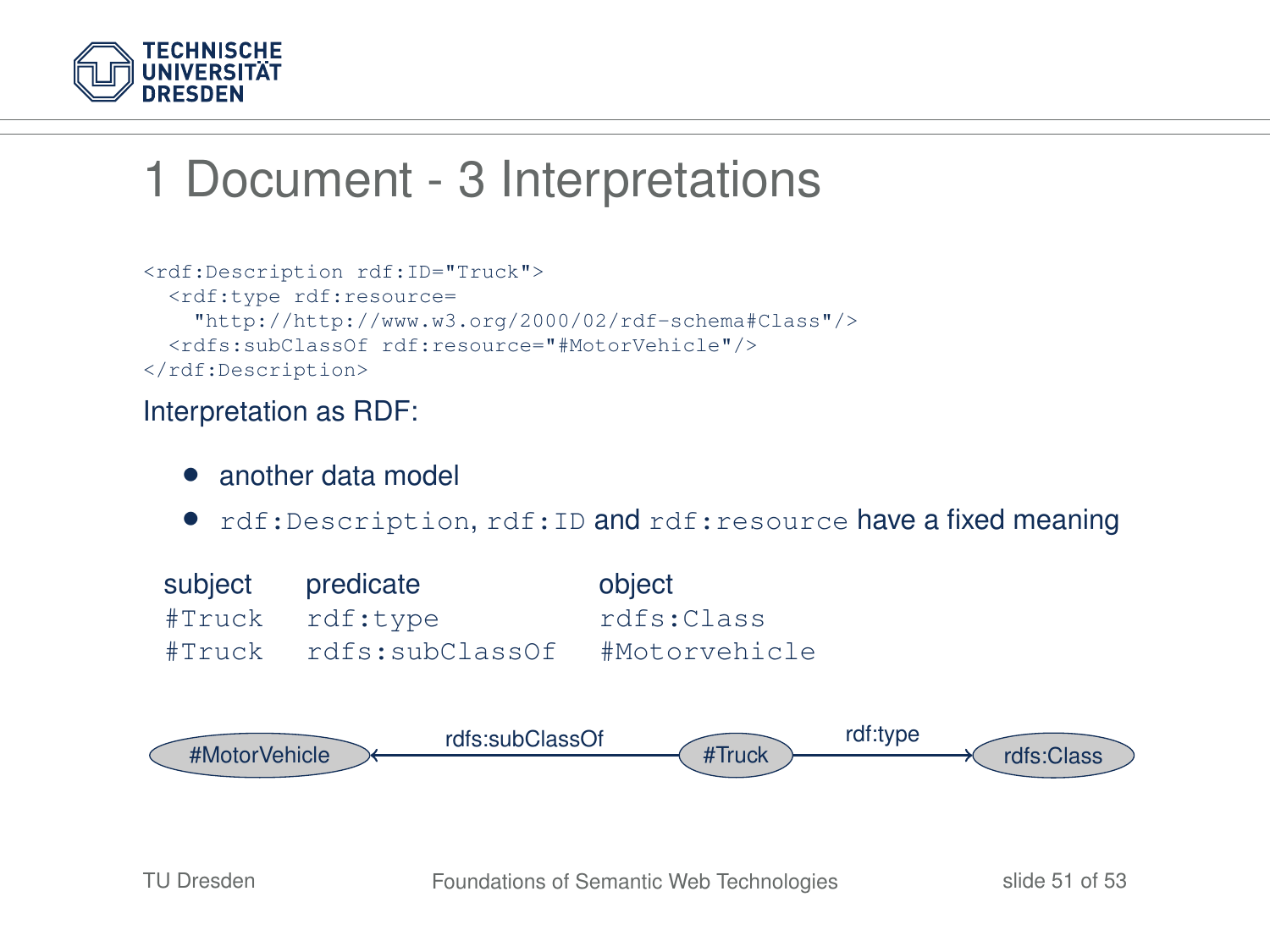

## 1 Document - 3 Interpretations

```
<rdf:Description rdf:ID="Truck">
  <rdf:type rdf:resource=
    "http://http://www.w3.org/2000/02/rdf-schema#Class"/>
  <rdfs:subClassOf rdf:resource="#MotorVehicle"/>
</rdf:Description>
```
#### Interpretation as RDF Schema:

- yet another data model
- rdf:type and rdf:subClassOf have a specific interpretation